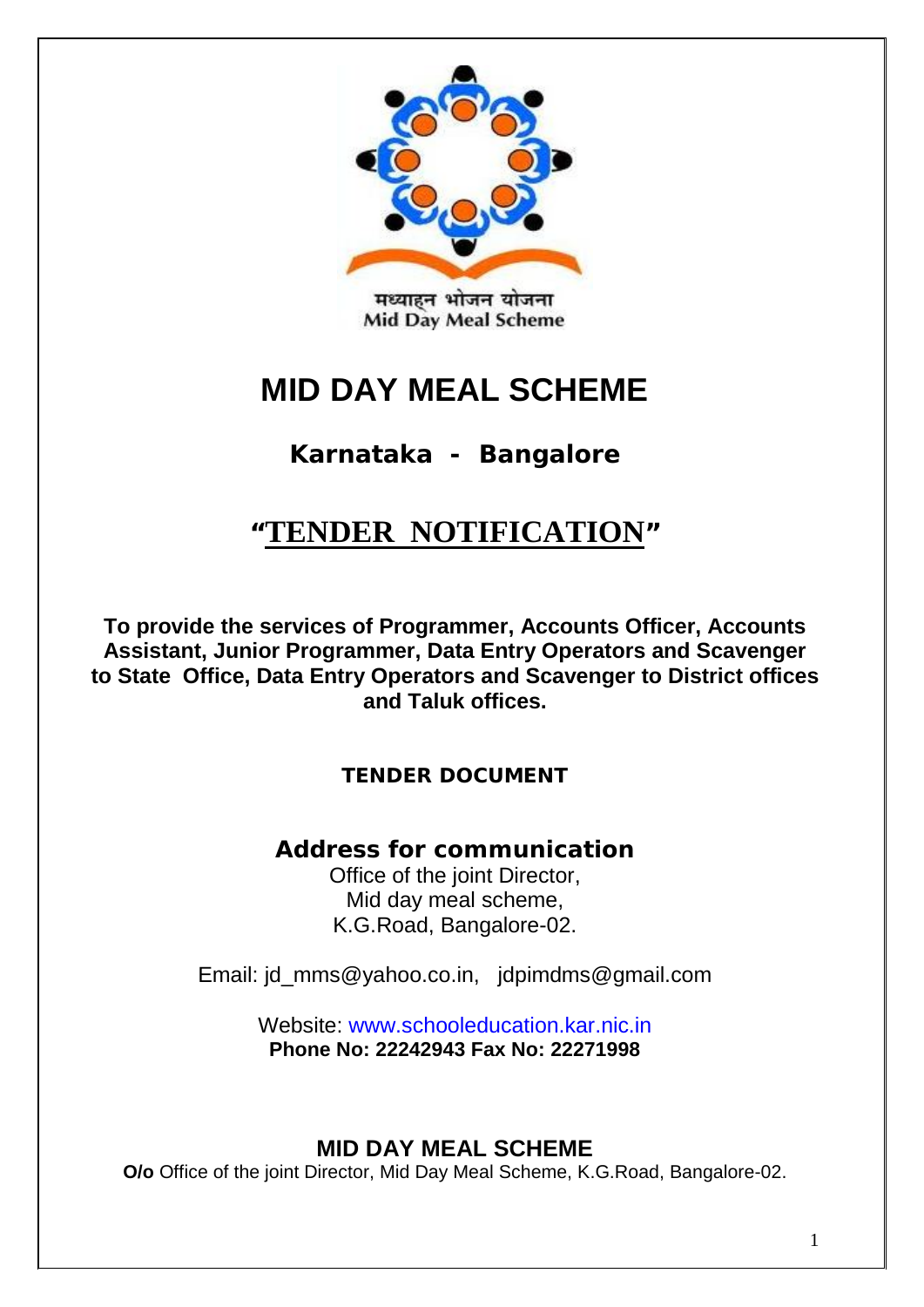Invitation to provide the services of Programmer, Accounts Officer, Accounts Assistant, Junior Programmer, Data Entry Operators and Scavenger to State Office, Data Entry Operators and Scavenger to District offices and taluk offices.

**(1)** 1 Programmer, 1 Statistical Assistant 1 Assistant programmer, 2 Accounts assistant, 3 Data Entry Operators, 3 Scavengers to State Office, 30 Data Entry Operators and Scavengers to District Offices and 176 Data Entry Operators and Scavengers for Taluk Offices on indent basis. The bidder has to submit the proposal along with EMD of Rs.5,00,000/- (Five lakhs only)

The document is available on the internet in the website http://www.eproc.karnataka.gov.in. and http://www.schooleducation.kar.nic.in. The same can be downloaded from the internet.

It may be noted that all subsequent notifications, changes and amendments on the project/document would be posted only on the following website: http://www.eproc.karnataka.gov.in.

The bidders will be required to register themselves with the centre for E-Governance to participate in the bidding process and also get Necessary digital signature certificates. The details of the process of registration and obtaining the digital signature certificates are available on the website: [http://www.eproc.karnataka.gov.in.](http://www.eproc.karnataka.gov.in/) and http://www.schooleducation.kar.nic.in. Necessary training and hands on experience in handling e-procurement system could be obtained from the centre for E- Governance. Necessary details could also be obtained over telephone at 08022485867.

**(2)** The pre-proposal conference will be held at Commissioner of Public instruction, Nrupatunga Road, Bangalore on **10.06.2014 at 3.00 P.M.**

**(3)** The Completed document "Request for Proposal" should be submitted on or before **20.06.2014 at 4.00 P.M.** The technical proposal will be opened on **23-06-2014 at 4.00 P.M.** The detail time schedule of the tender is as under.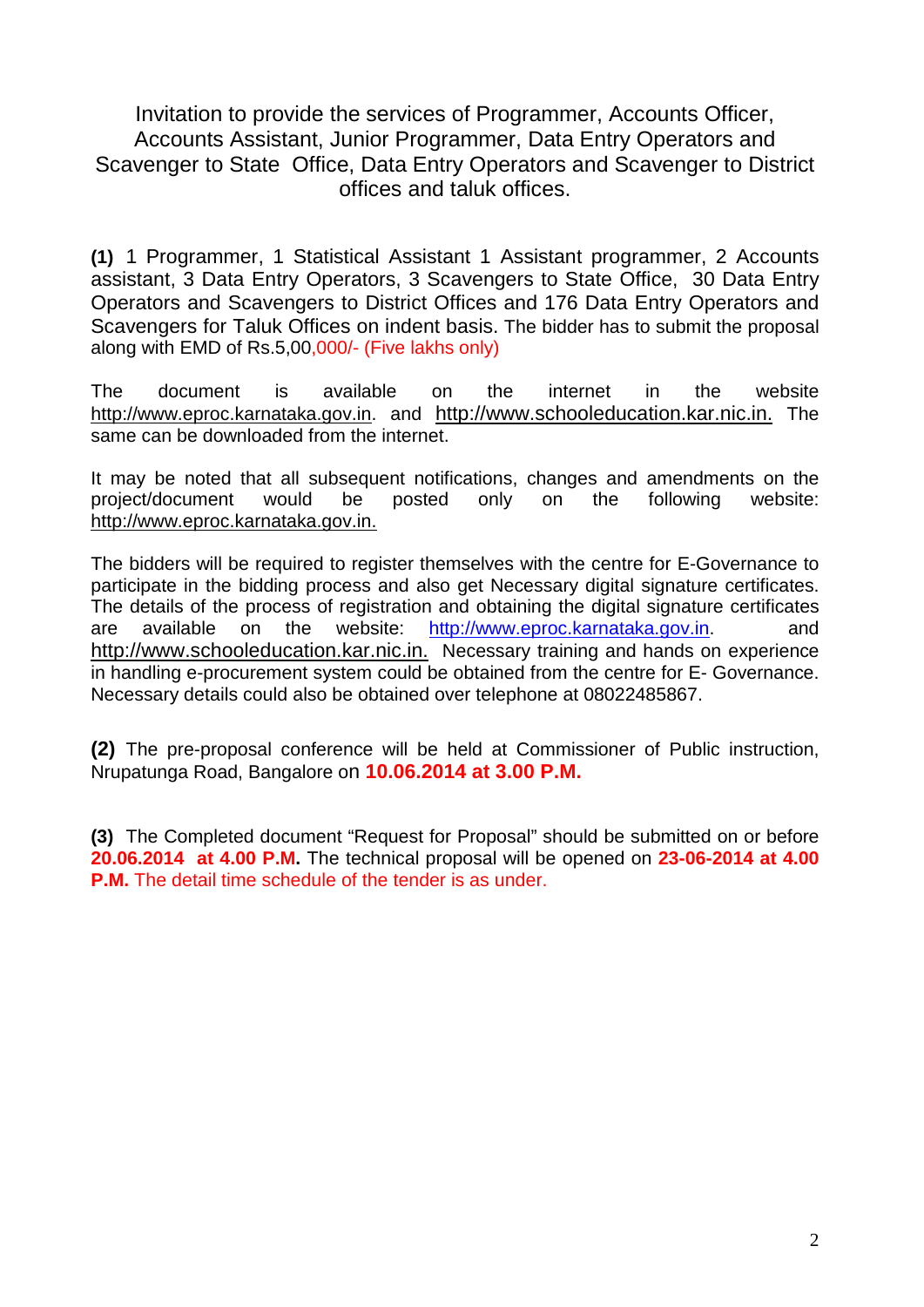|   | <b>Tender reference and Date</b>                                           |                         |  |  |  |
|---|----------------------------------------------------------------------------|-------------------------|--|--|--|
|   | Amount put for tender                                                      | Approx. 578.22 lakhs    |  |  |  |
| 2 | Date of commencement of tender<br>downloading on web site                  | 05-06-2014              |  |  |  |
| 3 | Last date and time for submission of<br>bid                                | 20-06-2014 at 04.00 PM  |  |  |  |
| 4 | Date and time of opening of Technical 23-06-2014 at 04.00 PM<br><b>Bid</b> |                         |  |  |  |
| 5 | Probable date and time of opening<br><b>Financial Bid</b>                  | 25-06-2014 at 03.00 PM  |  |  |  |
| 6 | EMD amount payable electronically<br>only                                  | Rs 5,00,000/-           |  |  |  |
|   | <b>Pre bid meeting</b>                                                     | 10-06-2014 at 3.00 P.M. |  |  |  |

**(5)** For further details contact the **Joint Director (Mid day meals),** during office hours or call Ph:080-22242943, 22271998

> **Joint Director, Mid Day Meal Scheme, K.G Road, Bangalore**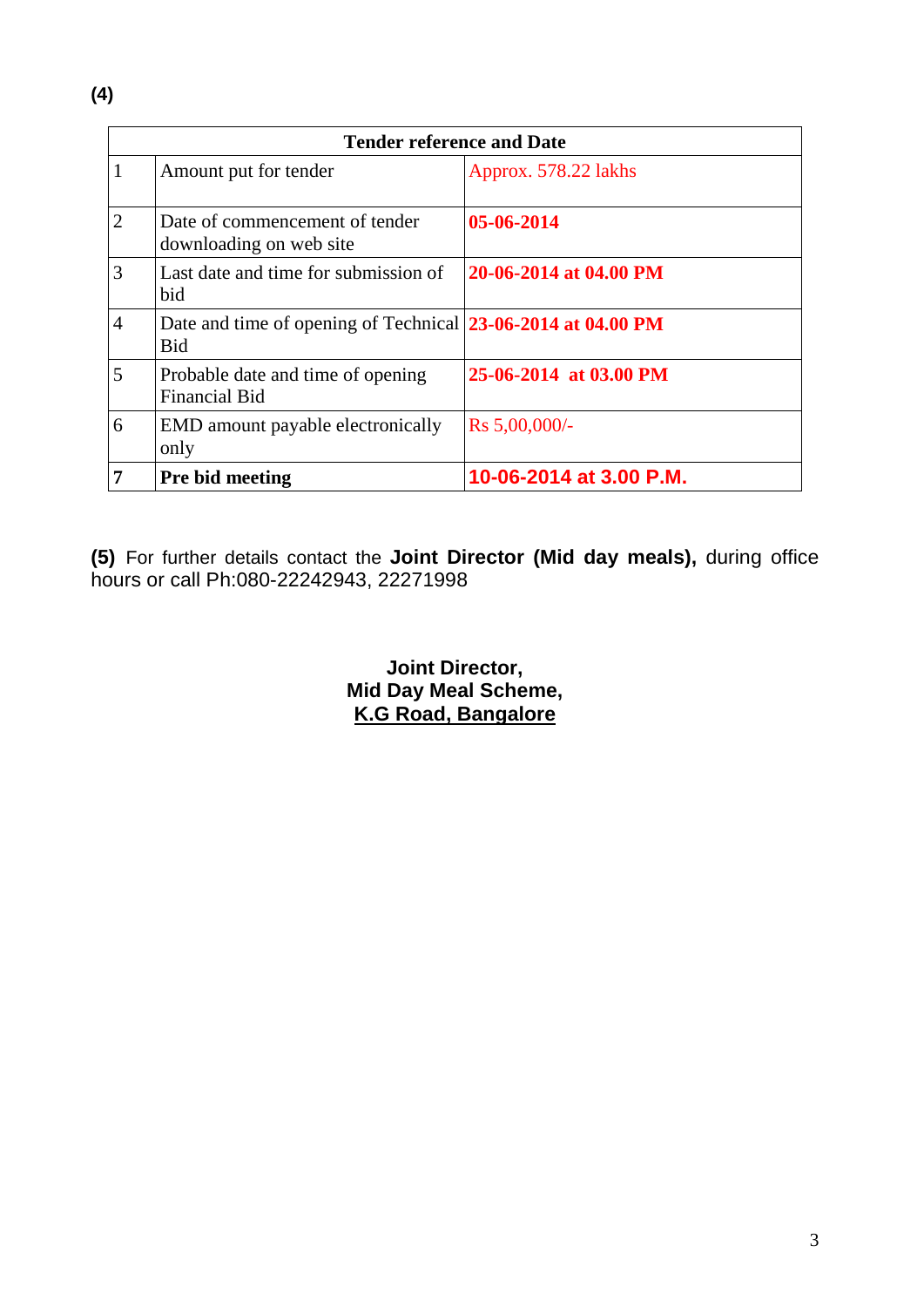## **MID DAY MEAL SCHEME**

**O/o** Office of the Joint Director, Mid day meal scheme, K.G.Road, Bangalore-02.

## *A Brief information on "REQUEST FOR PROPOSAL" (RFP)*

1. Under Mid Day Meal programme this is the RFP to procure services Invitation to provide the services of Programmer, Accounts Officer, Accounts Assistant, Junior Programmer, Data Entry Operators and Scavenger to State Office, Data Entry Operators and Scavenger to District offices and taluk offices on indent basis

2. Proposals in Electronic Form are invited from professional Firms/ Companies participate in the tender for providing the services of Programmer, Accounts Officer, Accounts Assistant, Junior Programmer, Data Entry Operators and Scavenger to State Office, Data Entry Operators and Scavenger to District offices and taluk offices

3. The proposal to be submitted along with Earnest Money Deposit (EMD) of **Rs. 5,00,000/-** The EMD shall be kept valid for at least 45 days in addition to the Proposal Validity Period and would need to be extended, if so required by the approval authority, for any extension in Proposal Validity Period.

3.1 The Bid Security shall be credited to the account of Centre for E-Governance

a) Through Credit Card

- b) Internet Banking
- c) National Electronic Fund Transfer
- d) Remittance over the counter of ICICI Bank

e) The Bidders' bid will be evaluated only on confirmation of receipt of the payment (EMD) in the GoK's central pooling a/c held at ICICI Bank

EMD amount will have to be submitted by the Bidder taking into account the following conditions:

**a)** EMD will be accepted only in the form of electronic cash (and not through Demand Draft or Bank Guarantee) and will be maintained in the Govt.'s central pooling account until the Tender process is finalized.

**b)** The entire EMD amount for a particular tender has to be paid in a single transaction.

3.2 The EMD shall be returned to the unsuccessful Bidders within a period of eight (8) weeks from the date of announcement of the Successful Bidder. The EMD submitted by the Successful Bidder shall be released upon furnishing of the Performance Security of 2.5% of the total bid amount in the form and manner as stipulated in the Agreement.

3.3 The EMD shall be forfeited in the following cases:

a) If the Bidder modifies or withdraws the Proposal;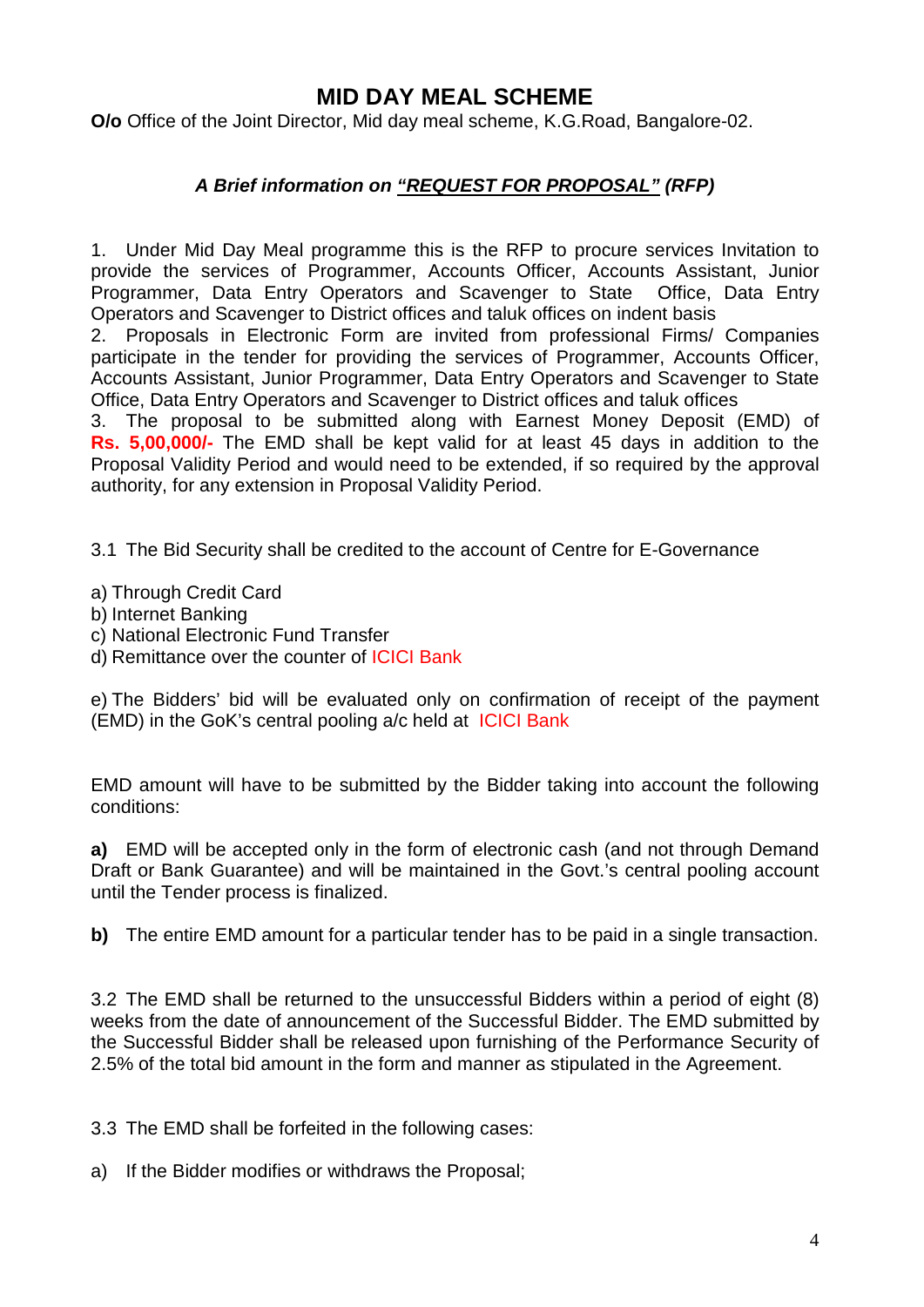b) If the Bidder withdraws the Proposal during the interval between the Proposal due date and expiration of the Proposal Validity period;

c) If the Successful Bidder fails to provide the Performance Security and to execute the agreement within the stipulated time or any extension thereof provided by the approval authority.

d) If any information or document furnished by the Bidder turns out to be misleading or untrue in any material respect;

**4** The letter of invitation, terms of reference and information for consultants are enumerated in this request for proposal.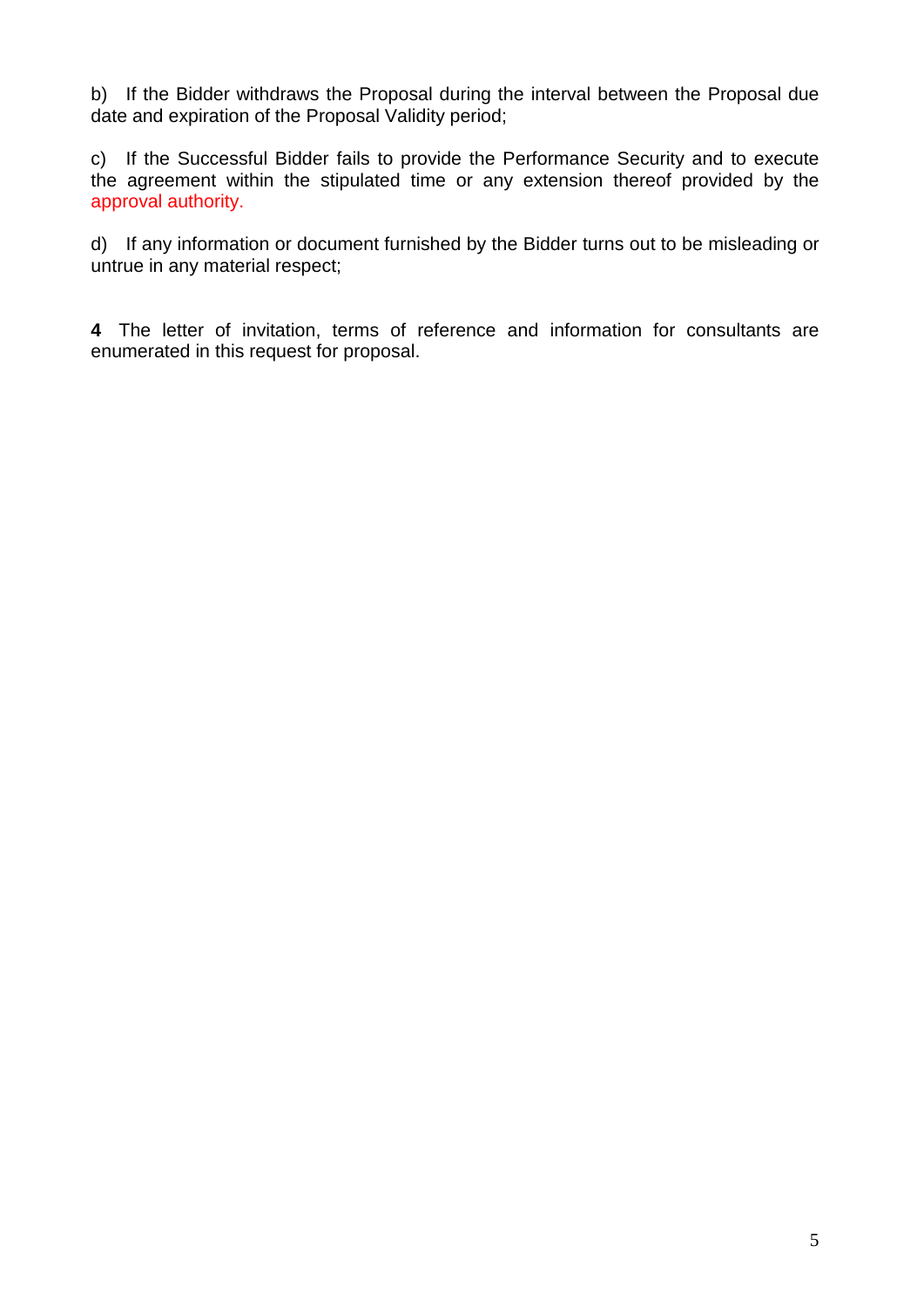## **LETTER FOR INVITATION**

**Sir,** 

Sub: Request for proposal to provide around Programmer, Accounts Officer, Accounts Assistant, Junior Programmer, Data Entry Operators and Scavenger to State Office, Data Entry Operators and Scavenger to District offices and taluk offices

\*\*\*\*\*\*\*\*\*\*

1. You are here by invited to submit Technical and Financial proposal for providing services of personnel Programmer, Accounts Officer, Accounts Assistant, Junior Programmer, Data Entry Operators and Scavenger to State Office, Data Entry Operators and Scavenger to District offices and taluk offices.

 The services of Accounts Assistants is proposed to be obtained initially for a period of one year up-to / from date of execution of MOU. This may also be extended to another year on mutual acceptance without any revision of terms and conditions, including the pricing.

2. The purpose of this assignment is, to get smooth, efficient and timely feedback from Thaluka Panchayts / Zilla Panchayt to Statelevel Joint Director MDM Releases, Expenditure as well as Utilisation Certificates, and timely entry of MIS Data Entry.

This service is needed from qualified, competent, efficient and experienced account personnel.

- 3. The request for proposal contains the following documents.
- a. Terms of References
- b. Technical Proposal- Standard Form
- c. Financial Proposal Standard Form

4. In order to obtain more information on the assignment, it is considered desirable that a representative of your firm visits the office of the Commissioner for Public Instruction, New Public Building, Nruptunga Road, Bangalore before the proposal is submitted. Your representative may meet the **Joint Director of Public Instruction, Mid Day Meal, K.G.Road, Bangalore**.-2

5. A pre-proposal conference open to all prospective Bidders will be held on **10.06**.**2014 at 3.00 P.M.** at Commissioner for Public Instruction, New Public Building, Nruptunga Road, Bangalore. The Prospective agencies/ firm/ company will have an opportunity to obtain clarification regarding the scope of work, terms of reference, contract conditions and any other pertinent information.

## 6. **Eligibility for Bidder** :

6.1 The Bidder must have a Company Registered under the provisions of the Companies Act or A firm Registered in Karnataka with the Competent Authority. 6.2 Three year experience of Supply of at least 100 \_\_\_ man power in one year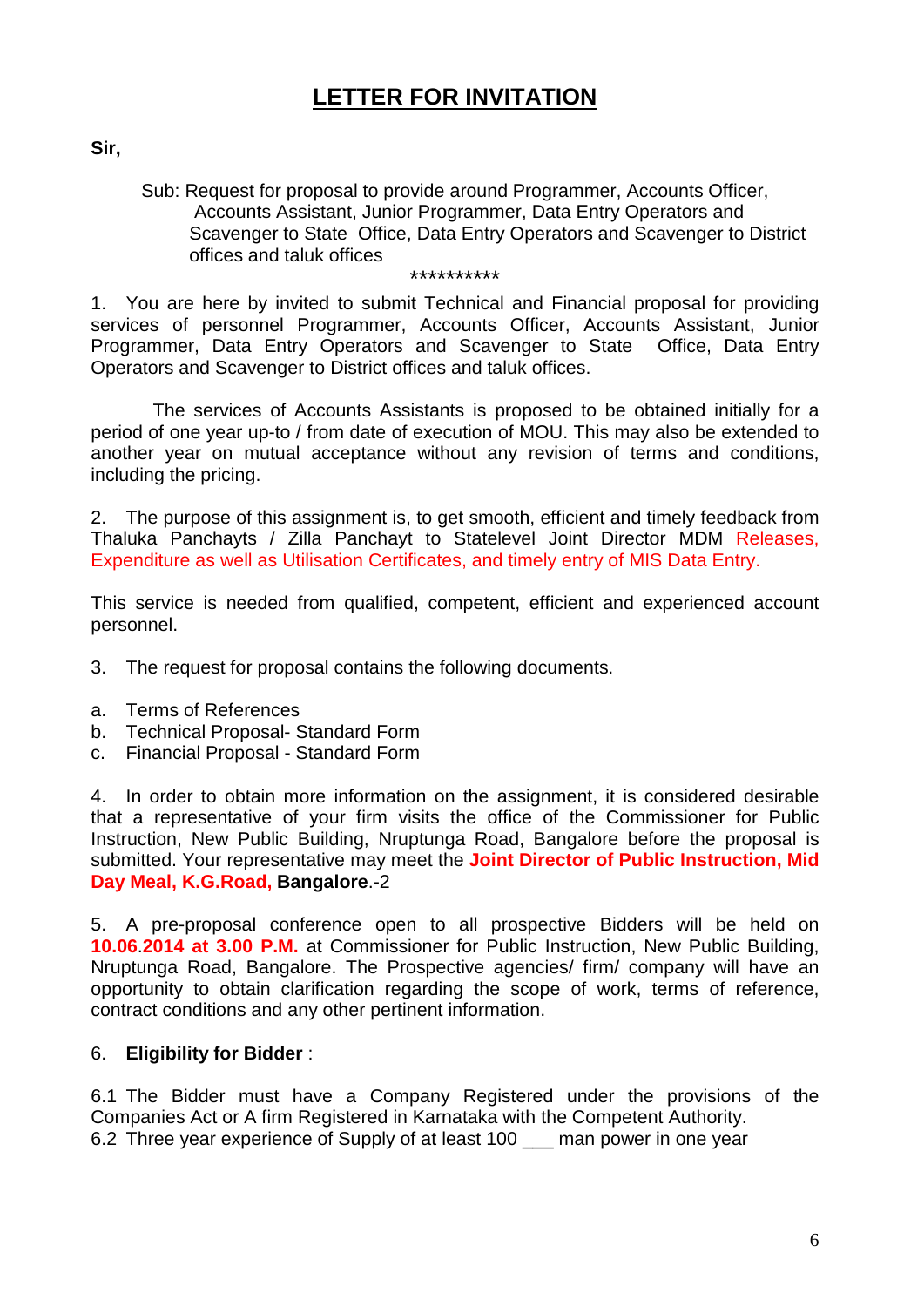6.3 The Company/firm should have been in the business for providing Man power Resource at least for the last 5 years.

6.4 The Company/firm should have previous experiences in the field of providing man power services, and should have provided the man power services to at least 10 organisation during the past two years ie. 2011-12 & 2012-13.

6.5 Company/firm should have an cumulative Turnover of Rs. 5.00 crore during the past three audited years i.e. 2011-12 , 2012-13, 2013-14

6.6 Company/firm should have a certificate of legal status, Place of Registration and Principal place of business of the Firm.

6.7 Company/firm should have a **Service Tax** Registration and Service Tax returns filed in the three financial years i.e., 2011-12 , 2012-13 & 2013-14..

6.8 Company/firm should have an acknowledgement of **Income Tax** returns filed in the last three years i.e. 2011-12, 2012-13. & 2013-14.

6.9 **Company/firm should have a EPF Registration and EPF returns filed in the last** three years i.e. 2011-12, 2012-13. & 2013-14.

6.10 Company/firm should have a **ESI Registration** and ESI returns filed in the last three years i.e. 2011-12, 2012-13. & 2013-14.

6.11 ISO Certification is compulsory.

7. The *"TECHNICAL PROPOSAL"* should include the description of the Firm/Companies and their general experience in the field of assignment, qualification and competency of the personnel proposed for the assignment. The technical proposal should also include proposed work plan methodology and approach in response to suggested terms of reference.

The "TECHNICAL PROPOSAL" should include the following & all the copies should be duly attested by the Notary OR any Gazetted Officer.

- i. Letter of proposal Appendix-A
- ii. Power of Attorney Appendix-B
- iii. Details of bidder/service provider Appendix-C
- iv. Statement of Experience Appendix-D
- v. Statutory auditor certificates Appendix-E
- vi. Registration Certificate
- vii. IT returns acknowledgement
- viii. Audited balance sheet certified by Chartered Accounts
- ix. Service Tax registration issued by appropriate authority.

**7.1** The "**FINANCIAL PROPOSAL"** will be on monthly lump sum basis for providing the services of personnel Programmer, Accounts Officer, Accounts Assistant, Junior Programmer, Data Entry Operators and Scavenger to State Office, Data Entry Operators and Scavenger to District offices and taluk offices.

 The financial proposal shall be inclusive of all duties, and all types of taxes etc as applicable. **(APPENDIX – F).**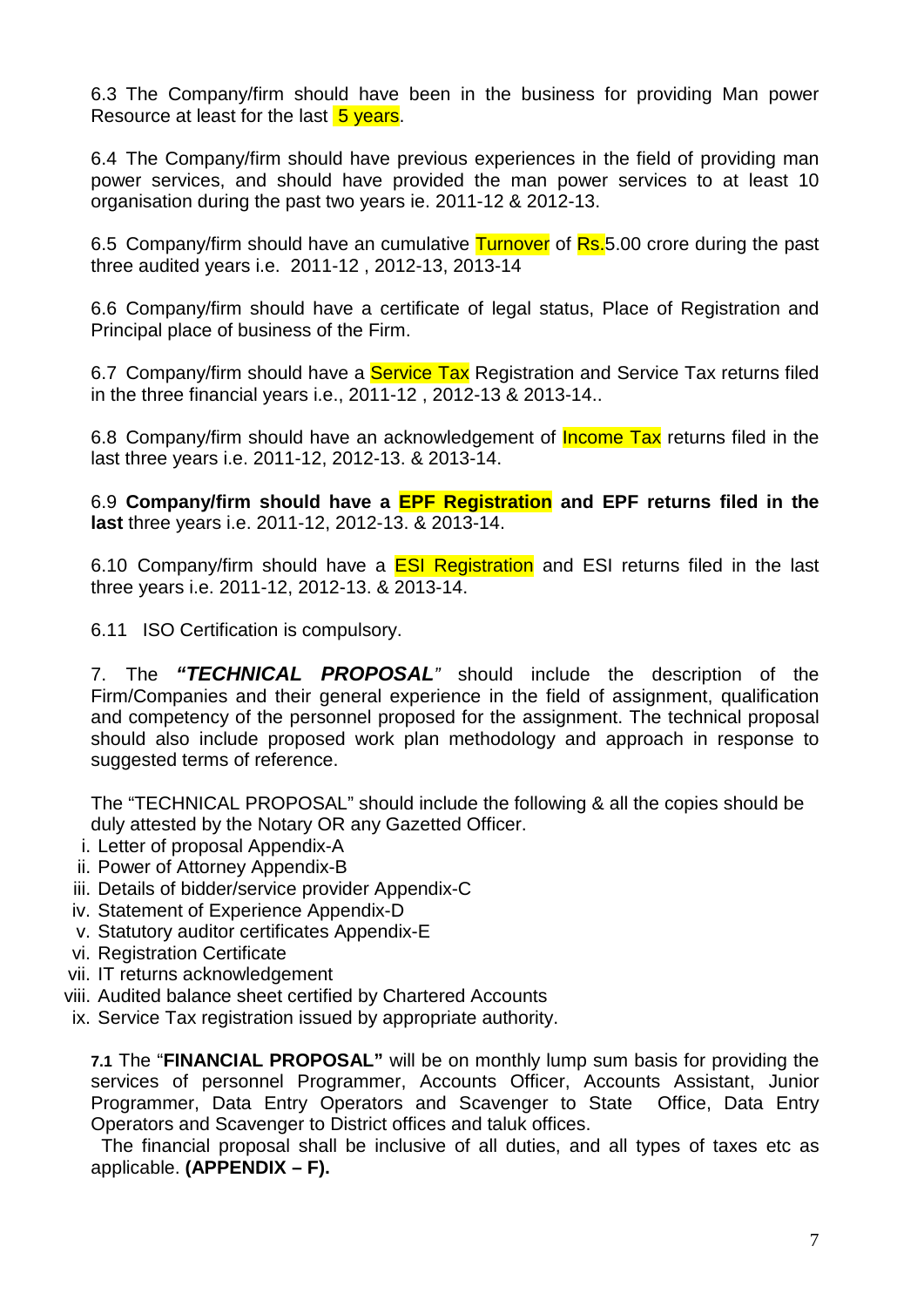## 8. **Opening of Proposal**:

The proposals containing technical proposal will be opened by the Commissioner for Public Instruction, Bengaluru or his authorized representative in his office on **23.06.2014 at 4.00 P.M.** in the e-form. It may please be noted that the Financial Proposal containing the detailed price offer will be opened after completion of technical evaluation.

## **9. Evaluation:**

A two -stage procedure will be adopted in evaluating the proposals with the technical evaluation being completed prior to any financial proposals being opened. The technical proposals will be evaluated based on the documents provided by the bidder as mentioned at para 6 & 7 above.

#### **10. Deciding Award of Contract:**

a. The client will carry out the evaluation of proposals on the basis of their responsiveness to the terms of reference, applying the evaluation criteria. A proposal to be considered unsuitable shall be rejected at this stage if it does not respond to the important aspects of the terms of reference or if it fails to produced the relevant documents as sought for at 6 & 7.

The CPI, Bengaluru will notify the names of the Firms, whose proposal did not meet the required qualification or were considered non-responsive to the letter of invitation and terms of reference, indicating that their financial proposals will be kept unopened. The CPI, Bengaluru will simultaneously notify the Firms / Agencies that have qualified in technical evaluation, indicating the date and time set for opening of financial proposals.

b. The financial proposal shall be opened in the electronic form only, those Firms who are technically qualified.

c. The Firm quoted the L1 (least) in financial bid will be considered.

d. Negotiations with the successful bidder

The aim is to reach an agreement on all points and sign a contract. Negotiations will include discussion on the Technical proposals, staffing and any suggestions made by the firm to improve the terms of reference. The client and firm will then work out the agreed final terms of reference. The client expects to negotiate a contract on the basis of the personal named in the proposal. Before contract negotiations, Commissioner for Public Instruction, Bengaluru, will not consider substitutions during contract negotiations unless both parties agree that undue delay in the selection process makes such substitution unavoidable or that such changes are critical to meet the objectives of the assignment.

The negotiations will complete on signing the agreed contract by the **Commissioner for Public Instruction, Bengaluru.** and the firm.

**11.** Please note that the Commissioner for Public Instruction, Bengaluru, is at full liberty to reject the RFP without assigning any reason. Further, as quality is the principal selection criterion, the Commissioner for Public Instruction, Bengaluru is not bound in any way to select the firm offering the lowest price and will have all the right to reject RFP though the firm offered lowest price.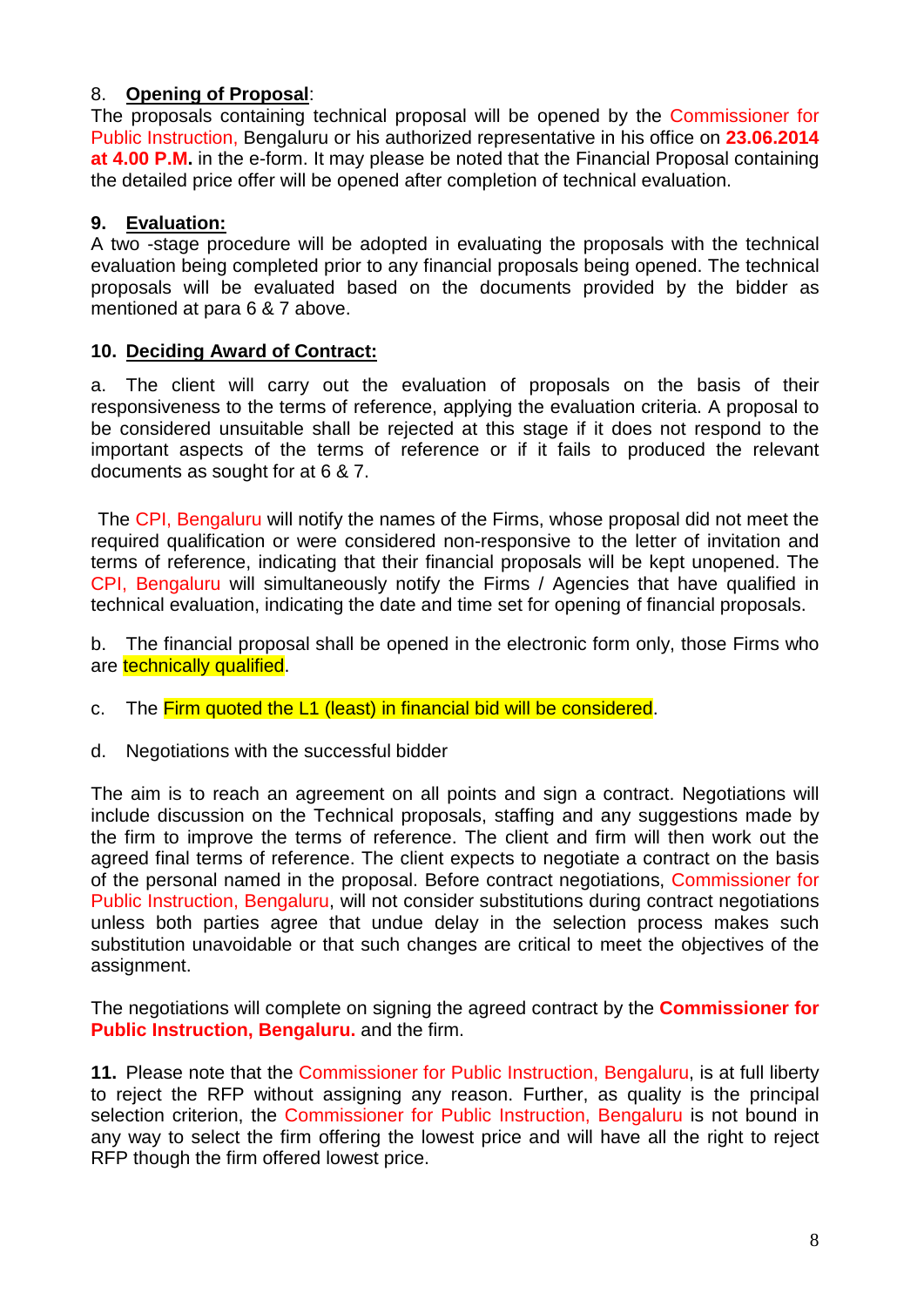**12.** The Commissioner for Public Instruction, Bengaluru reserves the right to modify or cancel or add any clauses or conditions under TOR or GCC at any point of time during the period of contract. The Commissioner for Public Instruction, Bengaluru decision is final in case of any dispute.

**13.** The successful Bidder will be required to furnish Performance Security in the form of DD/Bank Guarantee equal to 2.5% of the contract value. Successful bidders are required to execute an agreement with SPD.

14. You are requested to hold our proposal valid for 90days from the date of submission without changing the personnel proposed for the assignment and your proposed price. Commissioner for Public Instruction, Bengaluru will make best efforts to select a Bidder within this period.

- 15. The payment under this assignment will be subject to normal tax liability in India.
- 16. We would appreciate if you inform us the following by Telex/E-mail.
- 17. The selected bidder should appoint the man power within 7 days after made of MOU
- $\triangleright$  Your acknowledgement of the receipt of this letter of invitation.
- $\triangleright$  Whether or not you will be submitting a proposal.

Yours faithfully,

Commissioner for Public Instruction, **K.R.Circle, Bengaluru**

## *Enclosures:*

- 1. Terms of References
- 2. General conditions of contract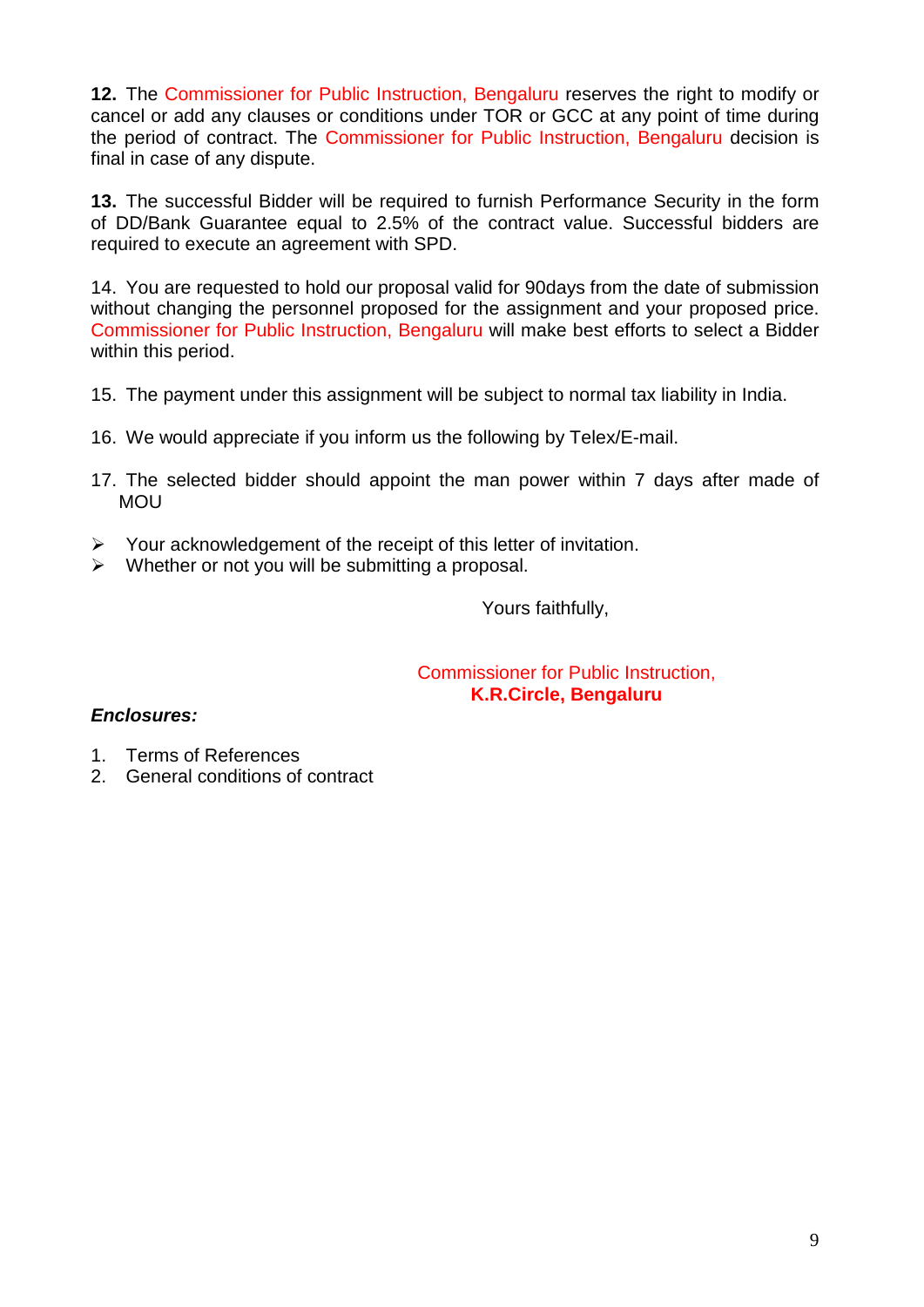## **1. Authority**

a) Commissioner for Public Instruction, Bengaluru is the Copitative authority.

## **2. Qualification and Experience:**

a) The Programmer: B.E Comp/MCA/MSc comp passing with five year experience in programme develop or worked in Education Dept., .

b) The Statistical Officer : MSc Stats passing with two years experience in any gov't/semi gov't office related to statistic concern.

c) Account Assistatnt : B.com/BBM, passing with tally and He/She should have worked in the Accounts unit of any Govt./Semi Govt organization.

d) Jr Programmer : Dip in comp/Bsc comp, passing with three years experience in any gov't/semi gov't office related to computer soft/hard ware programme concern.

e) Data Entry Operater : Dip in comp/BA with tally, passing with three years experience in any gov't/semi gov't office related to computer Operator, Data Entry, Typing in English and kannada..

f) Scavenjer : 7 th Std pass or fail,

g) Account Assistant/Data Entry Operator: Retired persons up to 65 years of age with good health with the above qualification and those who have worked not below the rank of First Division Assistant in the Govt/govt organization may also be considered.

## **b) Replacement:**

If the services of any Programmer, Statistical Officer, Accounts Assistant, Junior Programmer, Data Entry Operators and Scavenger is found to be not satisfactory, alternative arrangements should be made by the consultancy within 7 days from the date of intimation for replacement is received from concerned authorities.

## **c) Payment to the Out source Employee:**

Minimum Remuneration to be paid to the Programmer Rs.25,000/- per month, Statistical Officer Rs.25,000/- per month,, Accounts Assistant Rs.15,000/- per month,, Junior Programmer Rs.15,000/- per month,, Data Entry Operators Rs.9,000/- per month, and Scavenger Rs.6,000/- per month.The bidders shall be required pay the monthly payment to the Programmer, Statistical Officer, Accounts Assistant, Junior Programmer, Data Entry Operators and Scavenger.as above and they can quote their price bids keeping in view of the Services charges as applicable.

Payment should be made directly to the Bank Account of the Programmer, Statistical Officer, Accounts Assistant, Junior Programmer, Data Entry Operators and Scavenger. Proof of the same should be furnished along with the bills. Necessary statutory payment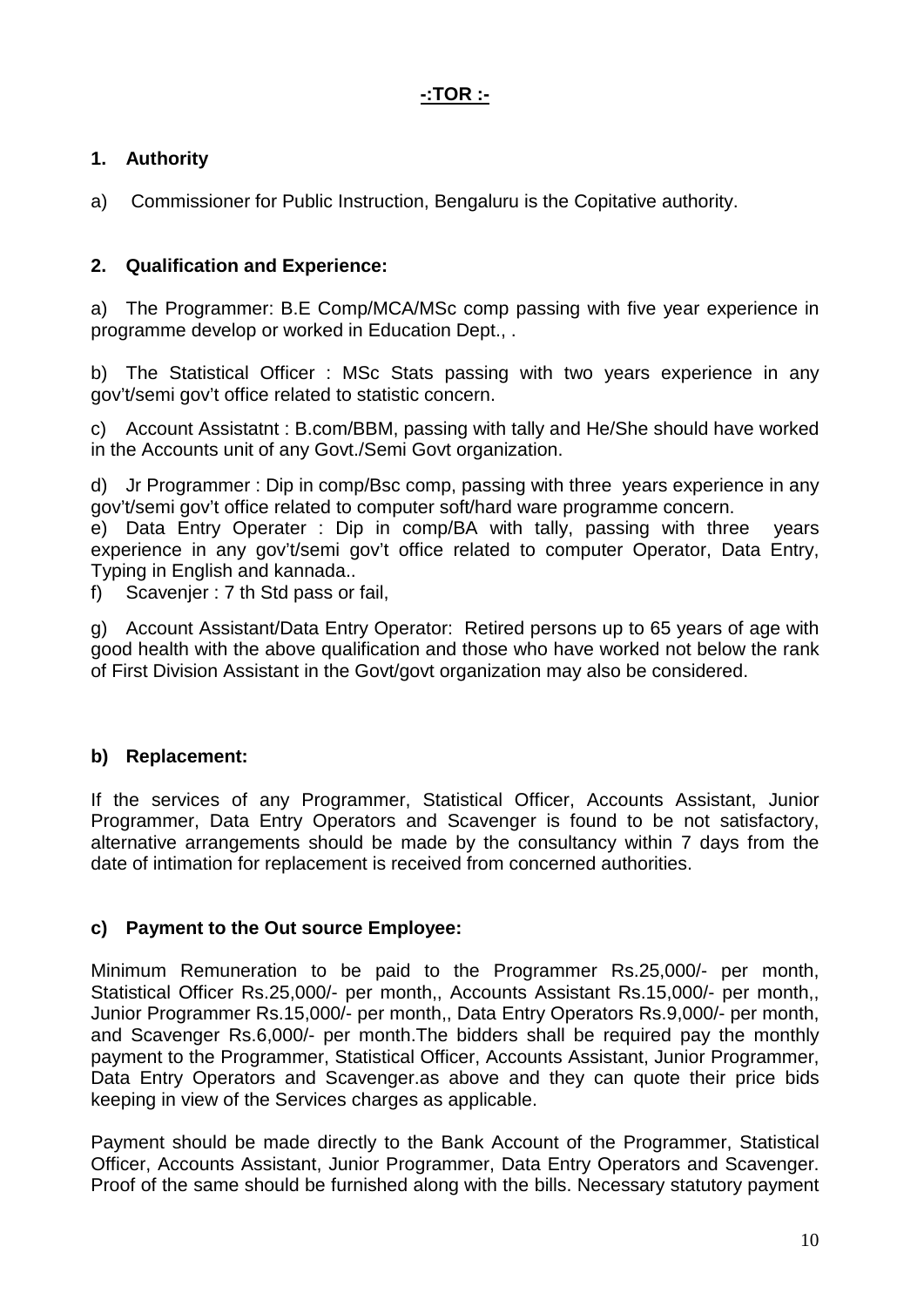like ESI should be made compulsorily. Proof of the same should be furnished along with bills. Bils should be given to the o/o the State office, concerned Zilla Panchayaths and Taluka Panchayaths and receve the bill ammount.

## **d) Leave facilities:**

Leave facility of one day for each calendar month is allowed to an Programmer, Statistical Officer, Accounts Assistant, Junior Programmer, Data Entry Operators and Scavenger to State Office, Data Entry Operators and Scavenger to District offices and taluk offices. The services of Programmer, Accounts Officer, Accounts Assistant, Junior Programmer, Data Entry Operators and Scavenger to State Office, Data Entry Operators and Scavenger to District offices and taluk offices.

#### **e) TA/DA facilities:**

TA/DA will be paid as per the Rules.

## **f) Benefits to be paid:**

Programmer, Statistical/Account Officer, Accounts Assistant, Junior Programmer, Data Entry Operators and Scavenger of State Office, Data Entry Operators and Scavenger of District offices and taluk offices should be provided Provident Fund & Other statutory benefits as per the existing rules of the State Government. However, the Firm is required to furnish the document details of Provident Fund and Statutory benefits of previous month paid to the Government to Commissioner for Public instruction and also to concern ZP and TP along with the bill.

#### **g) Penalties:**

The service provider shall stringently pursue to provide all human resources of Programmer, Statistical/Account Officer, Accounts Assistant, Junior Programmer, Data Entry Operators and Scavenger required on time, failure to provide the required human resource within the schedule time and failure to provide replacement in case of absence of the required human resources shall attract penalty at the rate of **Rs. 200/- per day** per human resource. However the client reserves the right to modify its requirement and the same shall be intimated to the service provider with a clear notice of 7 days. Also provider should give the fixed renemuration to the concern worker with in the 5 th of the every calendar month other wise every day of late payment Rs. 100/- per day will deducted in the bill.

------------------ End of TOR ------------------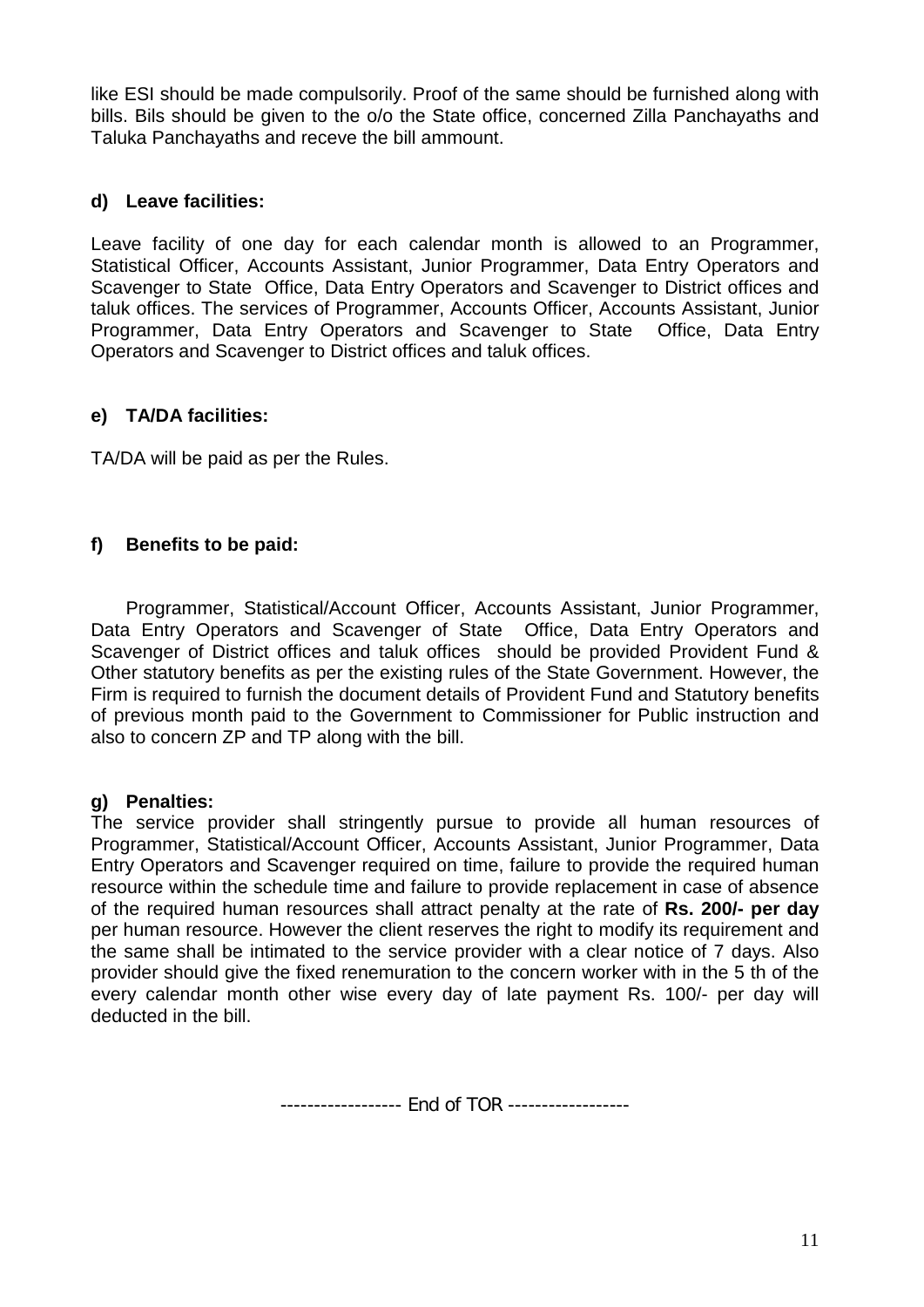## *General conditions of contract*

## **1. General provisions**

#### **1.1 Definitions**

Unless the context otherwise requires, the following terms whenever used in this contract have the following meanings;

- i. "Applicable Law" means the laws and any other instruments having the force of law in India, as they may be issued and in force from time to time;
- ii. "Contract" means the contract signed by the parties, to which these general conditions of contract (GC) are attached;
- iii. "Effective Date" means the date on which this contract comes into force and effect pursuant of Clause GC 2.1.
- iv. "Contract Price" means the price to be paid for the performance of the services, in accordance with clause 6;
- v. "GC" means these General conditions of contract;
- vi. "Government" means the Government of Karnataka;
- vii. "Local Currency" means Indian Rupee;
- viii. "CPI" means Commissioner of Public Instruction,
- ix. "JD" means Joint Director
- x. "MDM" means Mid Day Meal Scheme"
- xi. "Member" in case the consultants consists of a joint venture of more than one entity, means any of these entities, and "Members" means all of these entities; "Member in Charge" means the entity specified in the GC to act on their behalf in exercising all the consultants' rights and obligations towards the client under this contract.
- xii. "Party" means the client or the consultants as the case may be, and parties means both of them;
- xiii. "Personnel" means persons hired by the Bidders and assigned to the performance of the services or any part hereof;
- xiv. "Services" means the work to be performed by the Bidders pursuant to this contract as described in Terms of Reference.

## **1.2 Law Governing the contract**

This contract, its meaning and interpretation, and the relation between the parties shall be governed by the Applicable Law.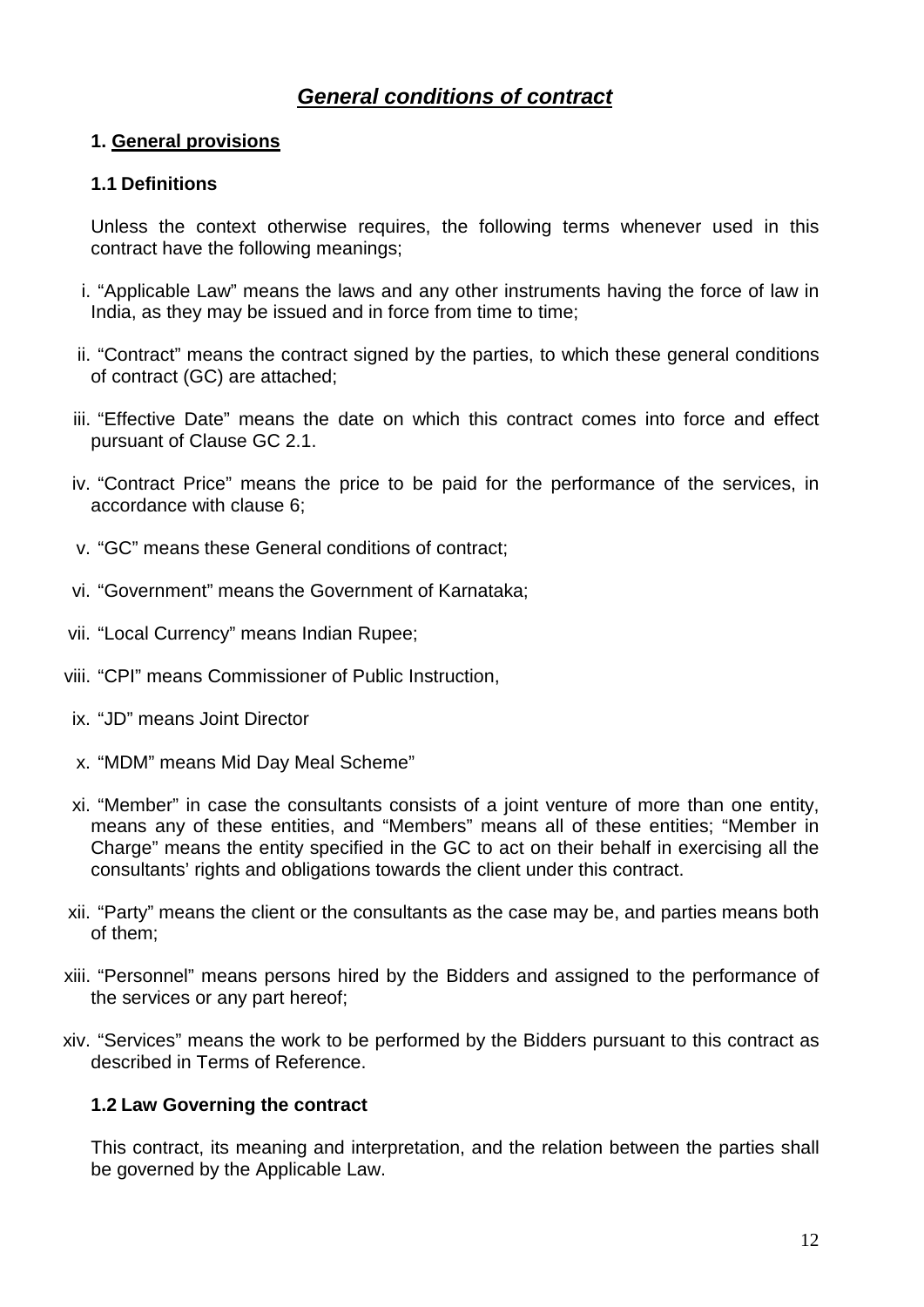## **1.3 Language**

The contract has to be executed in English language, which shall be the binding and controlling language for all matters relating to the meaning or interpretation of this contract.

#### **1.4 Notices**

Any notice, request or consent made pursuant to this contract shall be in writing and shall be deemed to have been made when delivered in person to an authorized representative of the party to whom the communication is addressed, or when sent by registered mail, telex, telegram or facsimile to such party at the address specified in the Appendix-C.

#### **1.5 Taxes and Duties**

The Bidders and their personnel shall pay taxes, duties, fee and other impositions as may be levied under the applicable law, the amount of which is deemed to have been included in the contract price.

#### *2 Commencement, Completion, Modification and Termination of contract*

#### **2.1 Effectiveness of Contract**

This contract shall come into effect on the date the contract is signed by both parties or such other latter dates as may be stated by the clients.

#### **2.2 Commencement of Services**

The successful Bidder shall begin carrying out the services within seven (07) days after the date the contract becomes effective, or at such other date as may be specified by the clients.

#### **2.3 Modification**

Modification of the terms and conditions of this contract, including any modification of the scope of the services or of the contract price, may only be made by written agreement between the parties.

#### **2.4 Force Majeure**

#### **2.4.1 Definitions**

For the purpose of this contract "Force Majeure" mean an event which is beyond the reasonable control of a party, and which makes a party's performance of its obligations under the contract impossible or so impractical as to be considered impossible under the circumstances.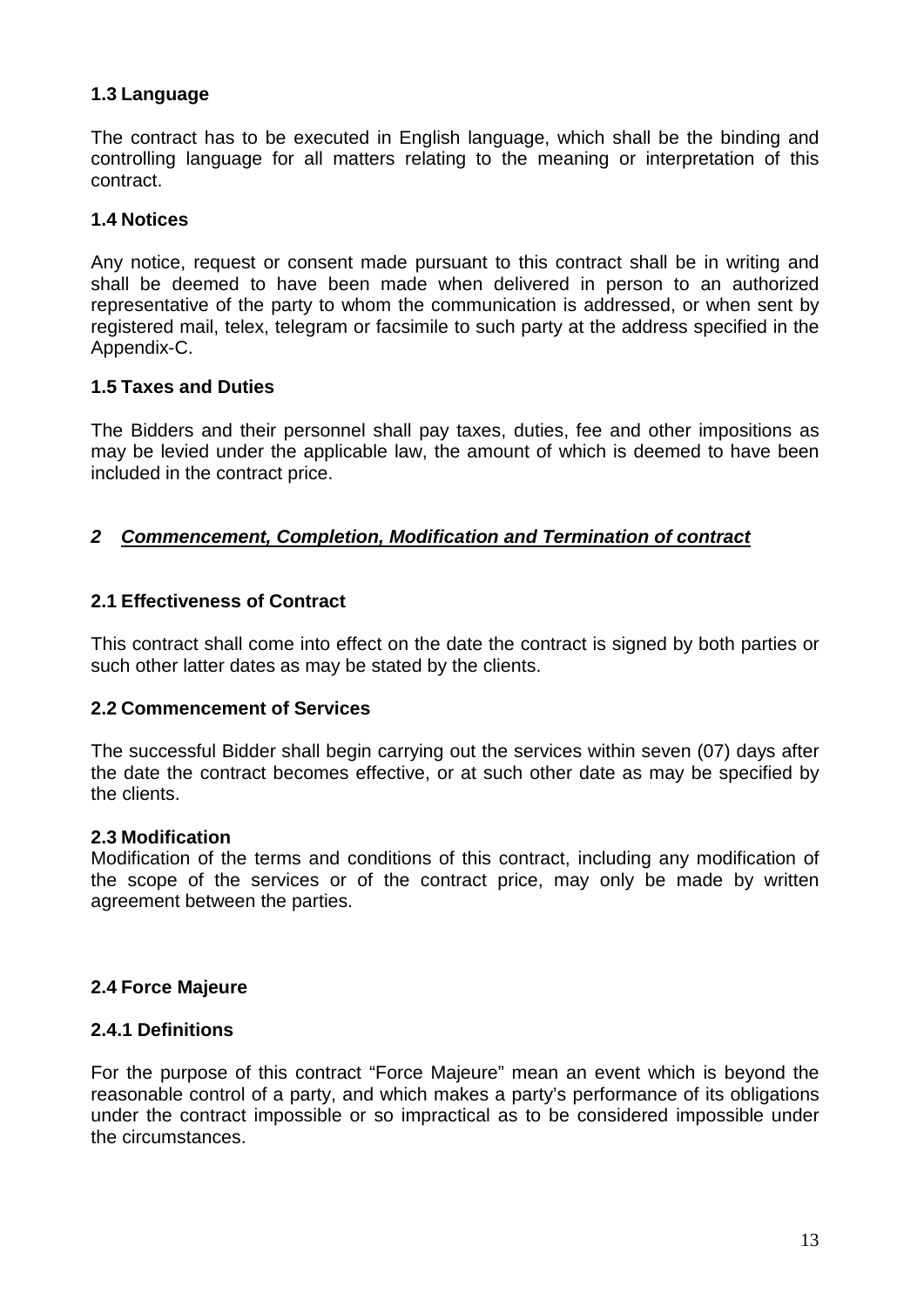## **2.4.2 No Breach of contract**

The failure of a party to fulfill any of its obligations under the contract shall not be considered to be a breach of, or default under this contract insofar as such inability arises from an event of force majeure, provided that the party affected by such an event (a) has taken all reasonable precautions, due care and reasonable alternative measures in order to carry out the terms and conditions of this contract, and (b) has informed the other party as soon as possible about the occurrence of such an event.

## **2.5 Termination**

#### **2.5.1 By the Client**

The client may terminate this contract, by not less than thirty (30) days' written notice of termination to the Bidders and thirty (30) days' in the case of the event referred to in (b):

a) If the successful Bidder do not remedy a failure in the performance of their obligations under the contract, within thirty(30) days of receipt after being notified or within such further period as the client may have subsequently approved in writing;

b) If the client, in its sole, discretion and for any reason whatsoever, decides to terminate this contract.

#### **2.5.2 By the Bidder**

The Bidder may terminate this contract, by not less than thirty (30) days' written notice to the client, such notice to be given after the occurrence of any of the events specified in paragraphs (a) and (b) of this clause.

a) If the client fails to pay any monies due to the bidder pursuant to this contract with in forty-five (45) days after receiving written notice from the consultants that such payment is overdue;

b) If the client is in material breach of its obligations pursuant to this contract and has not remedied the same with in forty-five(45) days (or such longer period as the Bidders may have subsequently approved in writing following the receipt by the client of the Bidders' notice specifying such breach;

#### **2.5.3 Payment upon Termination**

Upon termination of this contract pursuant to clauses GC 2.5.1 or GC 2.5.2 hereof, the client shall make the following payments to the Bidders (after offsetting against these payments any amount that may be due from the Bidder to the client.

a) Remuneration pursuant to clause GC 6 hereof for services satisfactorily performed prior to the effective date of termination.

b) Reimbursement expenditures pursuant to clause GC 6 hereof for expenditures actually incurred prior to the effective date of termination; and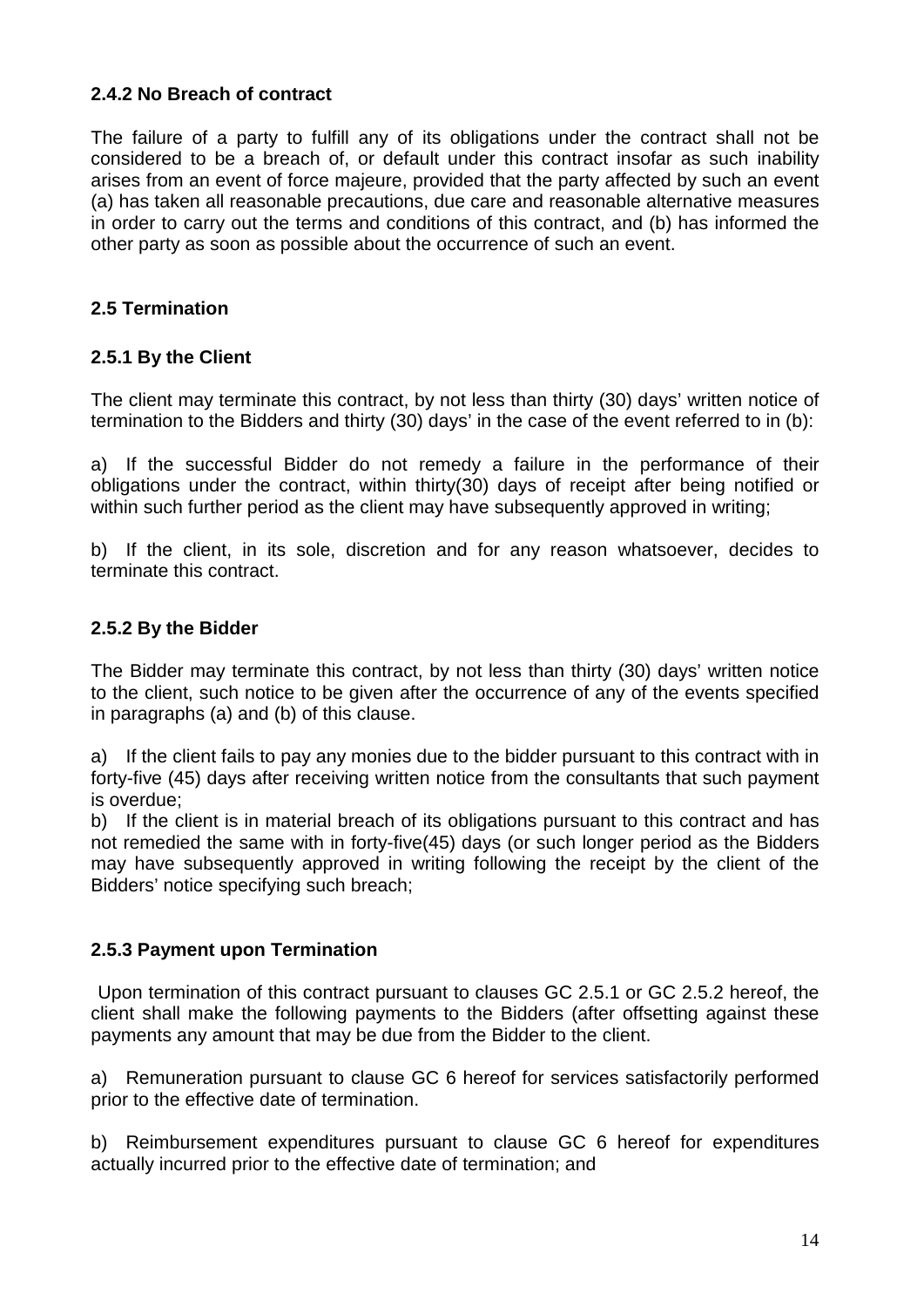c) Except in the case of termination pursuant to paragraphs (a) through (b) of clause GC 2.5.1 hereof, reimbursement of any reasonable cost incident to the prompt and orderly termination of the contract.

## **2.5.4 Disputes about events of termination**

If either party disputes whether an event specified in paragraphs of clause GC 2.5.1 or in clause GC 2.5.2 hereof has occurred, such party may, within forty-five (45) days after receipt of notice of termination from the other party, refer the matter to arbitration pursuant to clause GC 7 hereof, and this contract shall not be terminated on account of such event expect in accordance with the terms of any resulting arbitral award.

## *3. Obligations of the Consultants*

## **3.1 General**

The Bidders shall perform the services and carry out their obligations here under with all due diligence, efficiency and economy, in accordance with generally accepted professional techniques and practices. The Bidders shall always act, in respect of any matter relating to this contract or to the services, as faithful advisers to the client, and shall at all times support and safeguard the client's legitimate interests.

## **3.2 Conflict of Interests**

## *3.2.1 Bidders not to benefit from commissions, discounts, etc.*

The remuneration of the Bidders pursuant to clause GC 6 hereof shall constitute the Bidders sole remuneration in connection with this contract or the services and the Bidders shall not accept for their own benefit any trade commission, discount or similar payment in connection with activities pursuant to this contract or to the services or in the discharge or their obligations here under, and the Bidders shall use their best efforts to ensure that any partner as the personnel and agents of either of them, similarly shall not receive any such additional remuneration.

## **3.2.2 Prohibition of confliction activities**

The Bidders shall not engage, and cause their personnel as well as their partner and their personnel not to engage, either directly or indirectly, in any of the following activities.

h) During the term of this contract, any business or professional activities in GOK which would conflict with the activities assigned to them under this contract; and

i) After the termination of this contract, such other activities as may be specified in the TOR.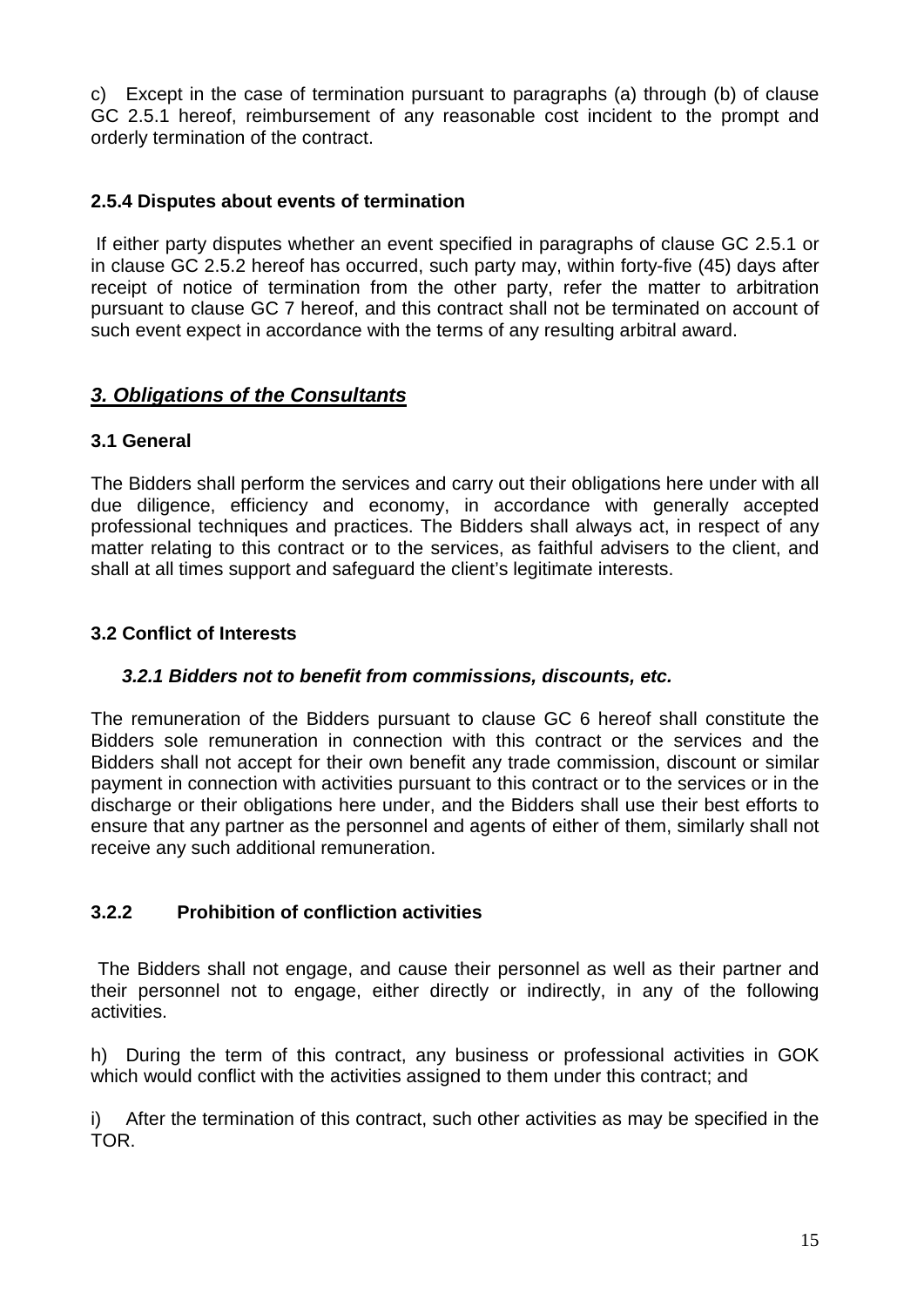## **3.3 Confidentially**

The Bidders and their personnel of either of them shall not, either during the term or within two (2) years after the expiration of this contract, disclose any proprietary or confidential information relating to the project, the services, this contract or the client's business or operations without the prior written consent of the client.

#### **3.4 Documents prepared by the Bidders to be the property of the client.**

All reports, other documents and software prepared by the Bidders for the client under this contract shall become and remain the property of the client, and the Bidders shall not later than upon termination or expiration of this contract, deliver all such documents to the client, together with a detailed inventory there of. The Bidders may retain an copy of such documents and software.

## *4 Bidder's personnel and Partners*

#### **4.1 General**

The Bidders shall employ and provide such qualified and experienced personnel as are required to carry out the services as per the Terms of Reference.

## **5 Payment**

The payment to the Bidders agency towards providing the services of Programmer, Statistical/Account Officer, Accounts Assistant, Junior Programmer, Data Entry Operators and Scavenger of State Office, Data Entry Operators and Scavenger shall be paid once in a month with in the  $5<sup>th</sup>$  of the every month, during the contract period based on the attendance certificate obtained from the concern Office head to whom the services provider. The charge becomes due on satisfactory completion of service every month and shall be paid during the succeeding month.

## *6 Payments to the Bidders:*

#### **6.1 Cost Estimates:**

The bidder should quote lump sum amount per month to be paid for each Programmer, Statistical/Account Officer, Accounts Assistant, Junior Programmer, Data Entry Operators and Scavenger of State Office, Data Entry Operators and Scavenger charges on monthly basis and this shall include all statutory contributions of both the employee and employer and deductions to be made as per the labor and tax laws prevalent in the area where the programme is implemented. However, the compensation to be paid shall be the Programmer Rs.25,000/- per month, Statistical Officer Rs.25,000/- per month,, Accounts Assistant Rs.15,000/- per month,, Junior Programmer Rs.15,000/- per month,, Data Entry Operators Rs.9,000/- per month, and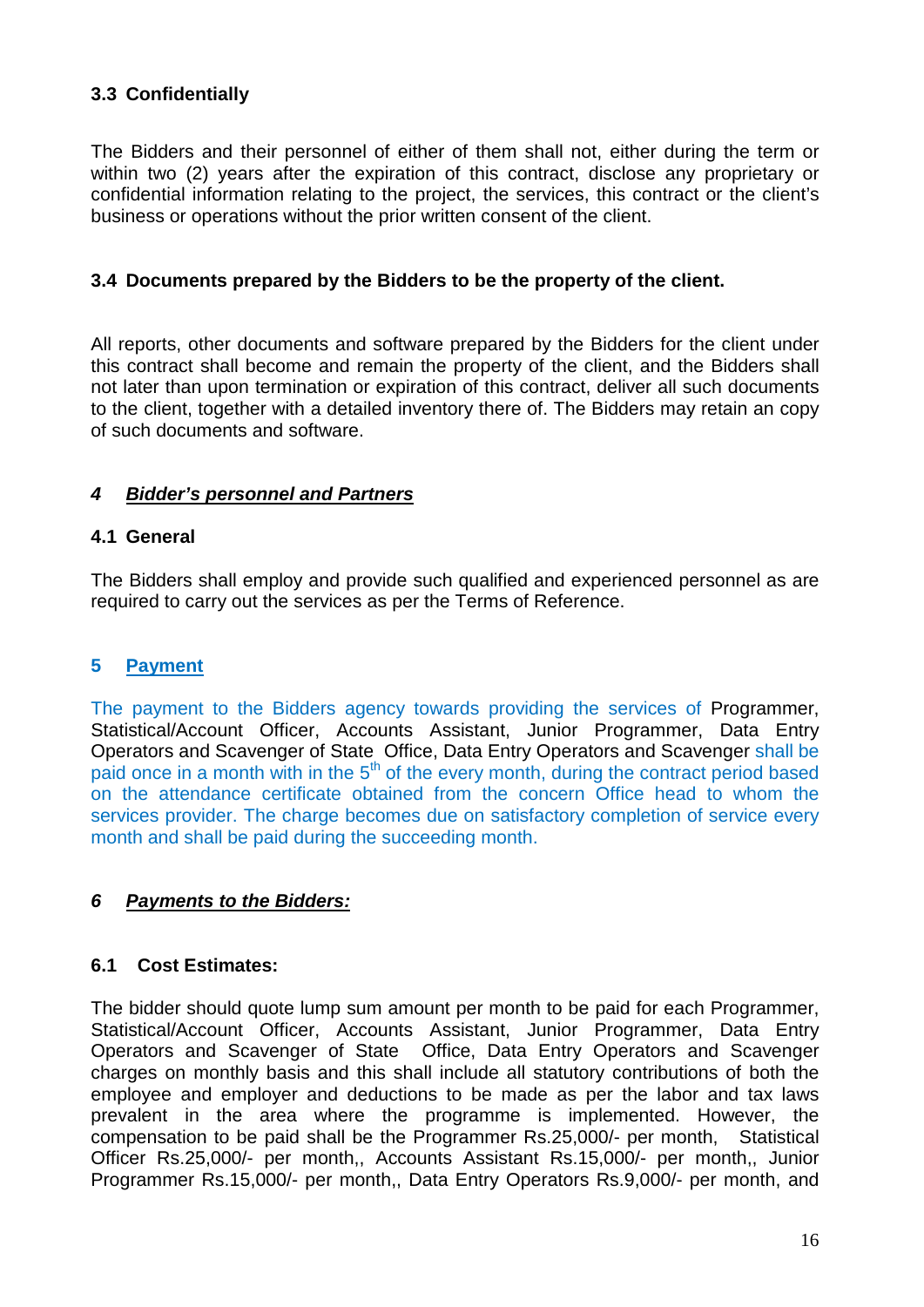Scavenger Rs.6,000/- per month (inclusive of all the statutory contributions and deductions of the employee). Similarly, the cost estimate in the price proposal shall include the cost towards facility management over and above the payment to be made to the out sourced human resource. Service provider must provide the break-up of costing worked out to arrive at the cost estimates. The service provider/Bidder should specifically mention whether they are opting for the EPF facility or not.

**6.2** The service provider shall make payment to all the human resource engaged on monthly basis before 5<sup>th</sup> of every month. The Client shall reimburse the service provider within 15 working days after receiving all the copies of the documents pertaining to payments made towards statutory deduction, contributions of payments.

## **6.3 Currency of payment:**

All payments shall be made in India Rupees.

## *7 Settlement of Disputes*

#### **7.1 Amicable settlement**

The parties shall use their best efforts to settle amicably all disputes arising out of or in connection with this contract or the interpretation thereof.

## **7.2 Dispute Settlement**

Any dispute between the parties as to matters arising pursuant to this contract, which cannot be settled amicably within thirty (30) days after receipt by one of the party's request for such amicable settlement may be submitted by either party for settlement to arbitration mutually agreed by either parties.

If either parties fail to arrive at an agreement on the arbitration, the same may be submitted for arbitration in accordance with the existing Arbitration Laws of the country within the jurisdiction of Bangalore city.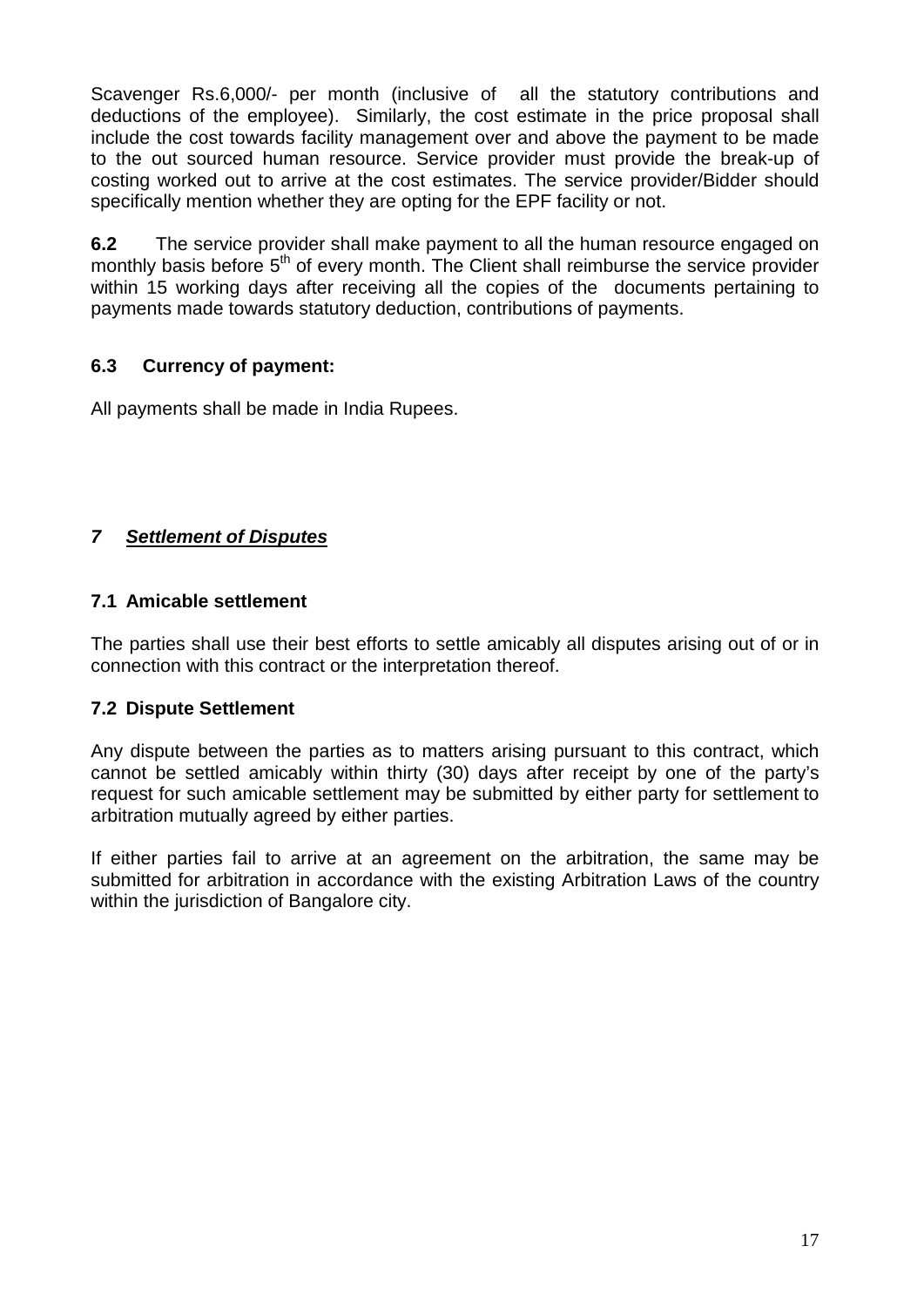## **TECHNICAL PROPOSAL - STANDARD FORM**

#### **APPENDIX - A**

#### **Format for Letter of Proposal**

## **(On the Letter head of the Bidder)**

**Date :**

**To,**

**Commissioner for Public Instruction,** Nrupatunga Road Bangalore – 560 001

Sir,

Re : Providing services Programmer, Statistical/Account Officer, Accounts Assistant, Junior Programmer, Data Entry Operators and Scavenger of State Office, Data Entry Operators and Scavenger.

Being duly authorized to represent and act on behalf of.........................................

(hereinafter referred to as "the Bidder"), and having reviewed and fully understood all

of the Proposal requirements and information provided, the undersigned hereby submits the Proposal for the project referred above.

We confirm that our Proposal is valid for a period of 90 days from ........................... (Proposal Due Date)

Yours faithfully,

..................................................... (Signature of the Authorised Signatory of Bidder)

..................................................... (Name and designation of the Authorised Signatory of Bidder)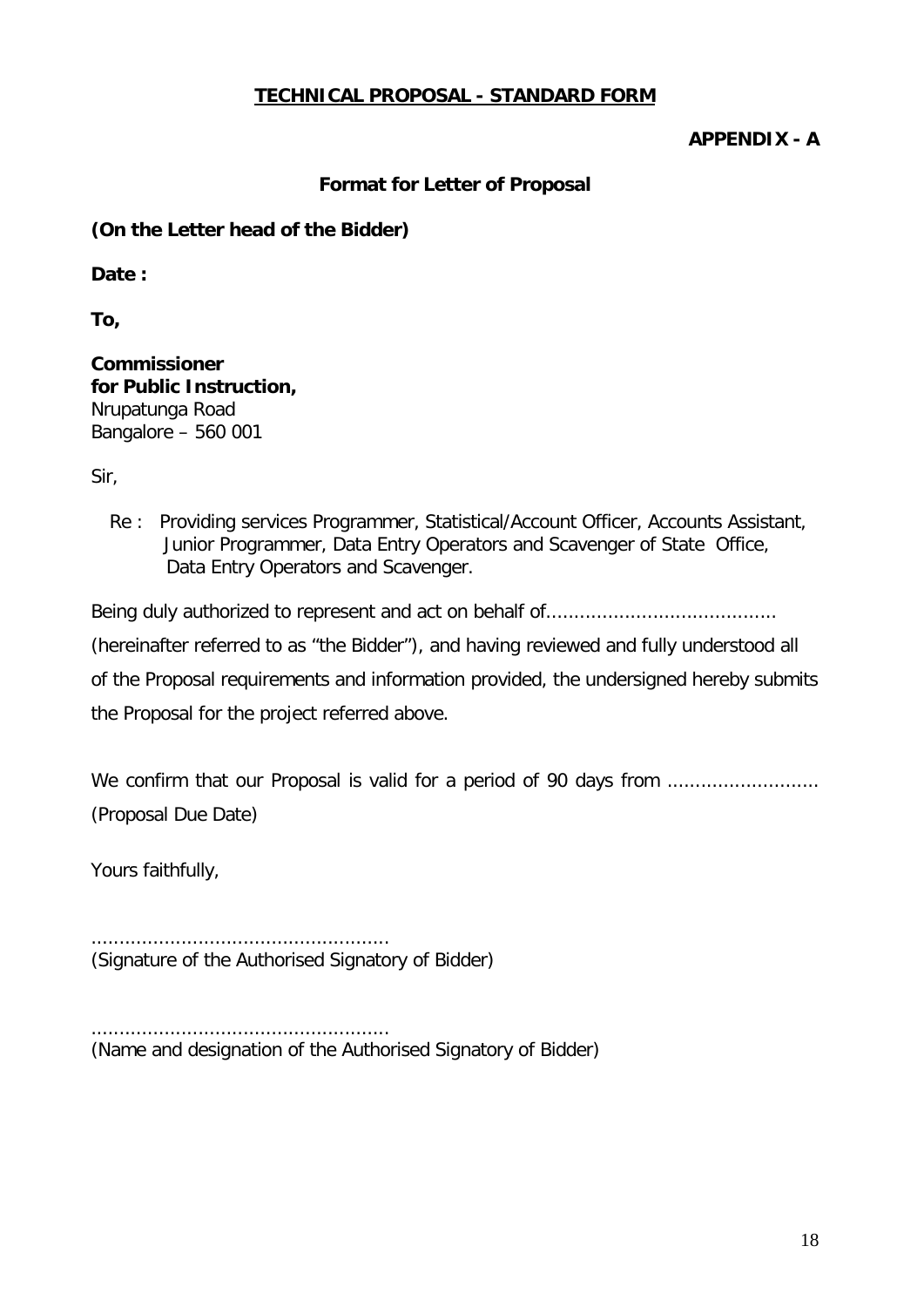#### **APPENDIX - B**

#### **Format for Power of Attorney for Signing of Proposal**

#### **(On stamp paper of appropriate value)**

#### **POWER OF ATTORNEY**

Know all men by these presents, we ........................................................….. (name and address of the registered office) do hereby constitute, appoint and authorise Mr./Ms. .................................................................................... (name and residential address) who is presently employed with us and holding the position of .................................................... as our or attorney, to do in our name and on our behalf, all such acts, deeds and things Necessary in connection with or incidental to our bid for the project envisaging providing services of **the Programmer, Account/Statistical Officer, Accounts Assistant, Junior Programmer, Data Entry Operator and Scavenger** to JD MDM Office and **Data Entry Operator and Scavenger to all ZPs and TPs** Office of all documents and providing information / responses to the Comminssioner for Public Instruction, **Bengaluru**, in all matters in connection with our bid for the said Project.

We hereby agree to ratify all acts, deeds and things lawfully done by our said attorney pursuant to this Power of Attorney and that all acts, deeds and things done by our aforesaid attorney shall and shall be deemed to have been done by us.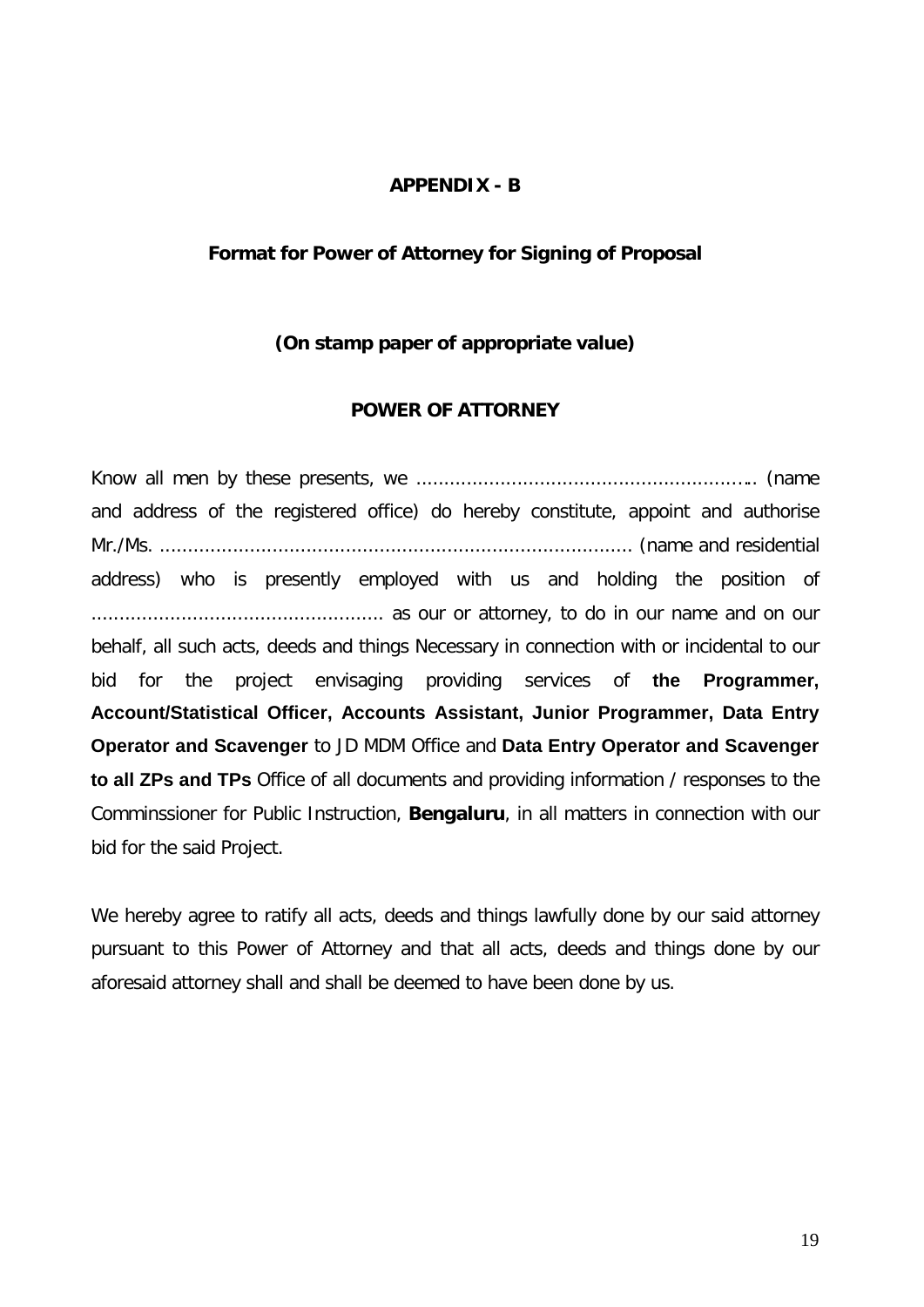These powers are granted by us and shall remain in force till the end and expiry of all the contract period and the fulfilment of contractual obligations and liabilities.

For ............................................. ............................................. (Signature) ............................................. (Name, Title and Address) Accepted ............................................. (Signature) ............................................. (Name, Title and Address of the Attorney)

Note:

1. The mode of execution of the Power of Attorney should be in accordance with the procedure, if any, laid down by the applicable law and the charter documents of the executant(s) and when it is so required the same be under common seal affixed in accordance with the required procedure. The Power of Attorney should be on a stamp paper of appropriate value.

2. Also, wherever required, the Bidder should submit for verification the extract of the charter documents such as a resolution/power of attorney in favour of the Person executing this Power of Attorney for the delegation of power hereunder on behalf of the Bidder.

3. In the event of PA holder leaves his employment, the power of attorney should be given to the person filling his place without lapse of time.

4. The Power of Attorney should be notarized.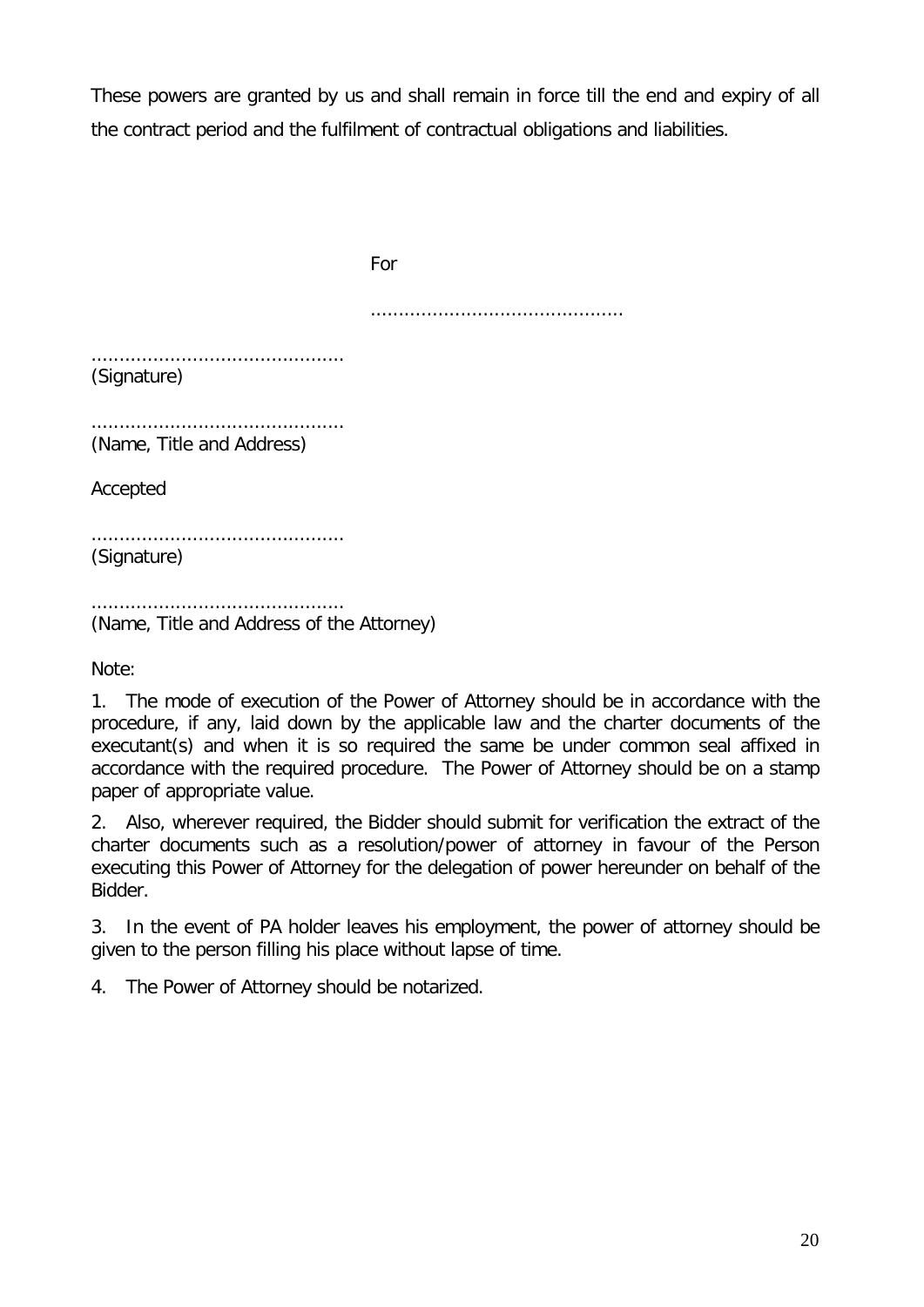## **APPENDIX - C Details of Bidder**

- 1. Name
- 2. Address of the office(s)
- 3. Date of incorporation and/or commencement of business.
- 4. Brief description of the Bidder

5. Name, Designation, Address and Phone Numbers of Authorised Signatory of the Bidder:

- a. Name :
- b. Designation :
- c. Company :
- d. Address :
- e. Telephone Number :
- f. Fax Number :
- g. Mobile Number :
- h. E-Mail Address :

6. Details of individual (s) who will serve as the point of contact / communication for Commissioner for Public Instruction, Bengaluru.:

- a. Name :
- b. Designation :
- c. Company :
- d. Address :
- e. Telephone Number :
- f. Fax Number :
- g. Mobile Number :
- h. E-Mail Address :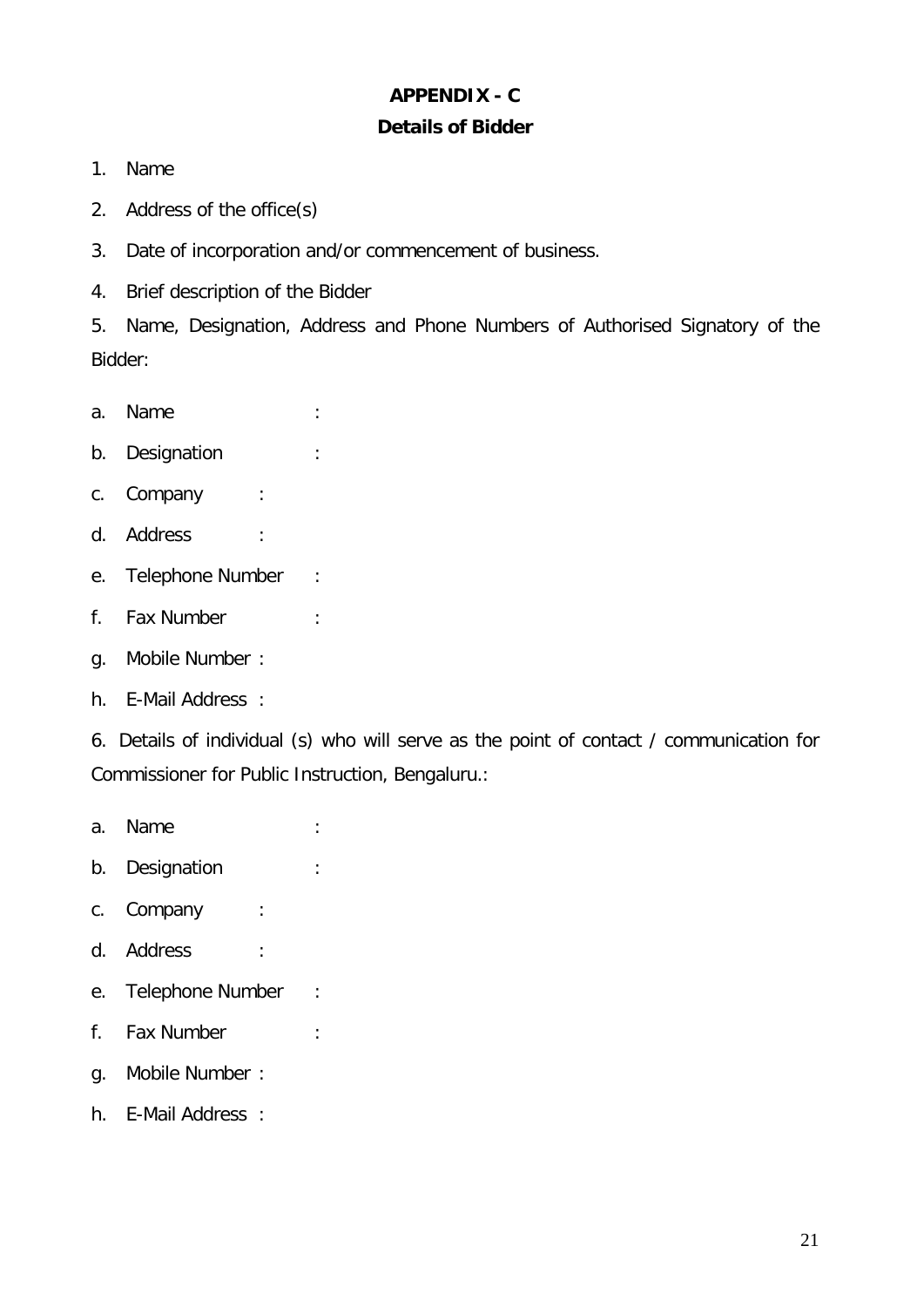## **APPENDIX - D**

Format for Statement of Experience

| <b>Experience Criterion No 1</b>                |  |
|-------------------------------------------------|--|
|                                                 |  |
| Name of the project                             |  |
| Name, address and contact details of<br>Client  |  |
| Scope of the project                            |  |
|                                                 |  |
| Scope of work of Firm                           |  |
| Date of commencement of the project             |  |
| Date of completion of the Firm scope<br>of work |  |
| Total billings from project for Firm            |  |

## **The above statement shall be supported by.**

1. Certificate issued by the Client clearly stating the scope of the project, cost of the project and date of successful completion.

2. Certificate from statutory auditor certifying date of successful completion of Firm scope of work in the project and total billings till such date.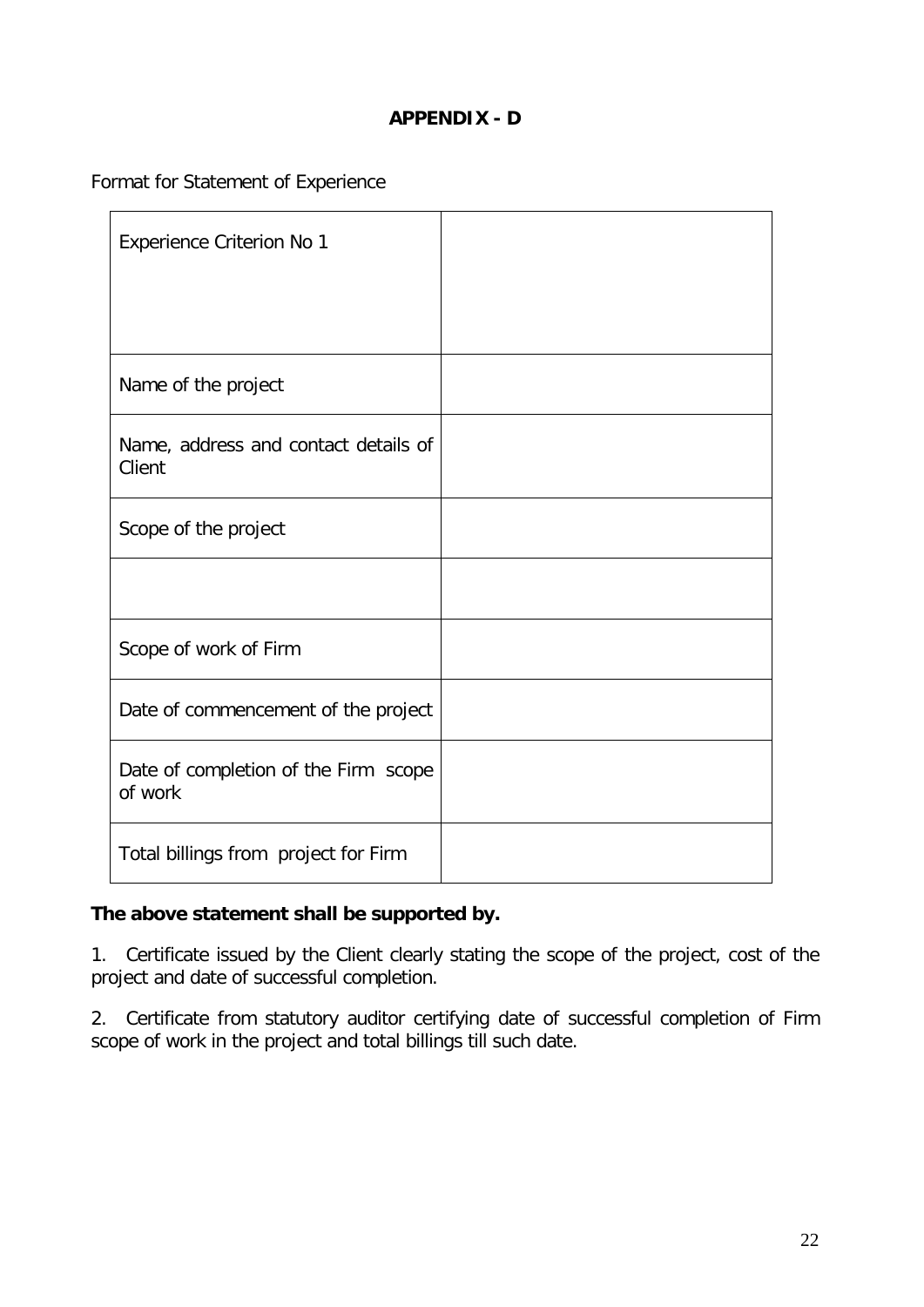## **APPENDIX - E**

## **Format for Statutory Auditor Certificates**

Date

We have verified the relevant statutory and other records of M/s……………………….. (Name of the Bidder) and certify the M/s……………………………… had been appointed for the purpose of ……………………………….. (name of the project)

We have also scrutinised the documents made available to us for the said project and certify the following:

| Date of commencement   Date of completion of | Billings for the bidder from |
|----------------------------------------------|------------------------------|
|                                              | the project (Rs crores)      |
|                                              |                              |
|                                              | the project                  |

Signature and seal

And registration number of Statutory Auditor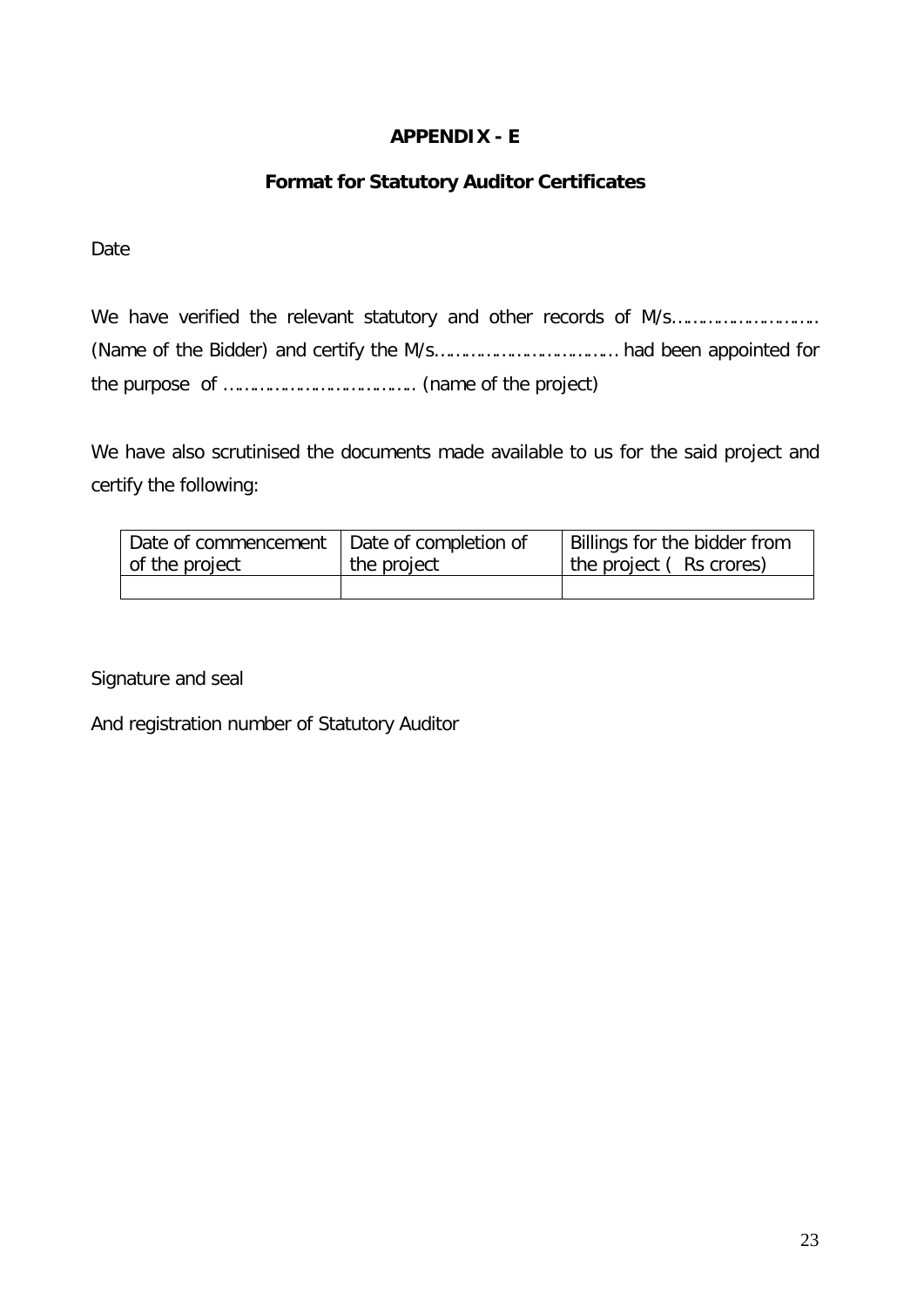## **APPENDIX- F FINANCIAL PROPOSAL (PRICE BID)**

From To

Commissioner for Public Instruction<br>Nrupatunga Road, Nrupatunga

Bangalore.

Sir,

We the undersigned offer to provide the services of qualified Accounts Assistants in accordance with your 'Request for Proposal' and our Technical Proposal. Our financial proposal is as follows:

| <b>SI</b><br><b>No</b> | <b>Quali fication</b>                                                                                                                                                                                     | <b>No. of Personnel</b> | <b>Particulars</b>                                                                                                                                | <b>Minimum</b><br>Remuneratio<br>n fixed to the<br><b>Candidate</b> | <b>Propos</b><br>ed price<br>includin<br>g <mark>all</mark><br><b>Taxes</b> |
|------------------------|-----------------------------------------------------------------------------------------------------------------------------------------------------------------------------------------------------------|-------------------------|---------------------------------------------------------------------------------------------------------------------------------------------------|---------------------------------------------------------------------|-----------------------------------------------------------------------------|
| 1                      | $\mathbf{2}$                                                                                                                                                                                              | $\overline{3}$          | 4                                                                                                                                                 | 5                                                                   | 6                                                                           |
| 1                      | a) The Programmer: B.E<br>Comp/MCA/MSc<br>comp<br>passing<br>with<br>five<br>year<br>experience in<br>programme<br>dovelp<br>worked<br>or<br>in<br>Education Dept., .                                     | 01 for Sate<br>Office   | 1. Gross Take Home<br>Remuneration<br>2.ESI - Employer<br>Contribution<br>3. Service Charges --<br>4. Service $Tax(1+2+3)$<br>at 12.36%<br>Total- | As<br>explained in<br><b>TOR</b>                                    |                                                                             |
|                        | Account/Statistical   01 for Sate<br>b) The<br>Officer : Mcom/MSc Stats<br>with<br>passing<br>two<br>years<br>experience in any gov't/semi<br>gov't office<br>related<br>to<br>Acconts/statistic concern. | Office                  |                                                                                                                                                   |                                                                     |                                                                             |
|                        | c) Account Assistatnt<br>B.com/BBM, passing<br>with<br>tally and He/She should have<br>worked in the Accounts unit<br>of any Govt./Semi<br>Govt<br>organization.                                          | 02 for State<br>Office  |                                                                                                                                                   |                                                                     |                                                                             |
|                        | d) Jr Programmer : Dip in<br>comp/Bsc comp,<br>passing<br>with three years experience<br>in any gov't/semi gov't office                                                                                   | 01 for Sate<br>Office   |                                                                                                                                                   |                                                                     |                                                                             |